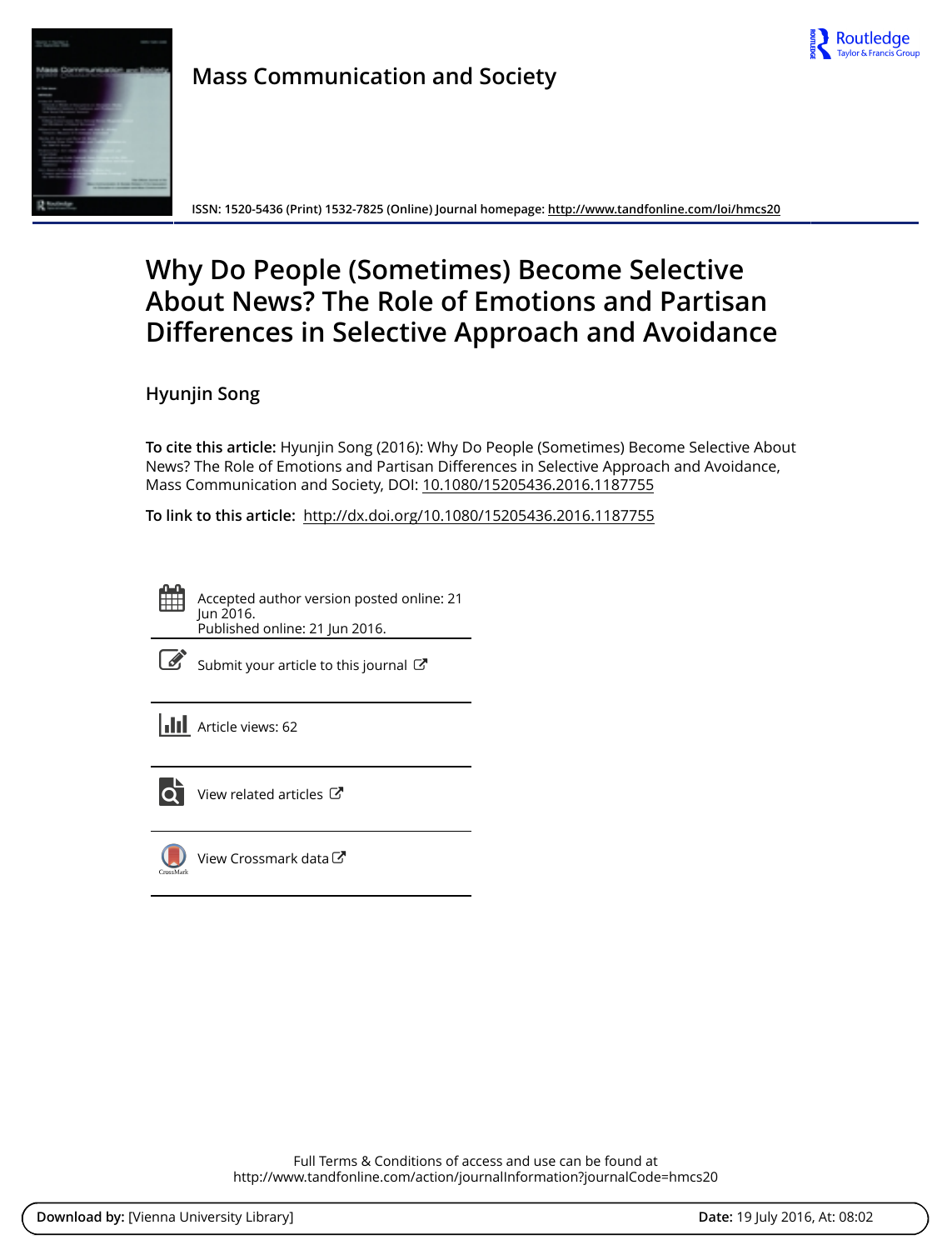Mass Communication and Society, 00:1-21, 2016 Copyright © Mass Communication & Society Division of the Association for Education in Journalism and Mass Communication ISSN: 1520-5436 print / 1532-7825 online DOI: 10.1080/15205436.2016.1187755



# Why Do People (Sometimes) Become Selective About News? The Role of Emotions and Partisan Differences in Selective Approach and Avoidance

Hyunjin Song

Department of Communication University of Vienna

Recent advances in partisan selective exposure research have provided compelling evidence for the distinction between selective approach and selective avoidance. Yet the questions of whether, how, and to what extent discrete emotions systematically shape either of these patterns has not been sufficiently addressed. This study explores the differential roles of fear, anger, and enthusiasm in selective approach to and selective avoidance of partisan news programs, focusing on partisan differences in regard to a person's general approach versus avoidance tendencies to external stimuli as a possible moderating mechanism. A secondary analysis of the 2012 American National Election Studies data suggested that fear and anger both significantly increased proattitudinal news exposure, whereas only anger decreased counterattitudinal news exposure. In addition, Republicans exhibit these patterns to a greater extent than Democrats. Furthermore, enthusiasm significantly predicted exposure to proattitudinal news for both Republicans and Democrats, whereas Democrats were significantly more likely than Republicans to increase their counterattitudinal news exposure as a function of enthusiasm. Theoretical and methodological implications are discussed.

Hyunjin Song (Ph.D, The Ohio State University, 2015) is a postdoc university assistant in the Department of Communication at University of Vienna. His research interests include the influence of interpersonal discussion on political engagement and statistical modeling of social networks.

Correspondence should be addressed to Hyunjin Song, Department of Communication, Faculty of Social Sciences, University of Vienna, Rathausstraße 19, Vienna A1010, Austria. E-mail: [hyunjin.](mailto:hyunjin.song@univie.ac.at) [song@univie.ac.at](mailto:hyunjin.song@univie.ac.at)

Color versions of one or more of the figures in the article can be found online at [www.tandfonline.](http://www.tandfonline.com/hmcs) [com/hmcs](http://www.tandfonline.com/hmcs).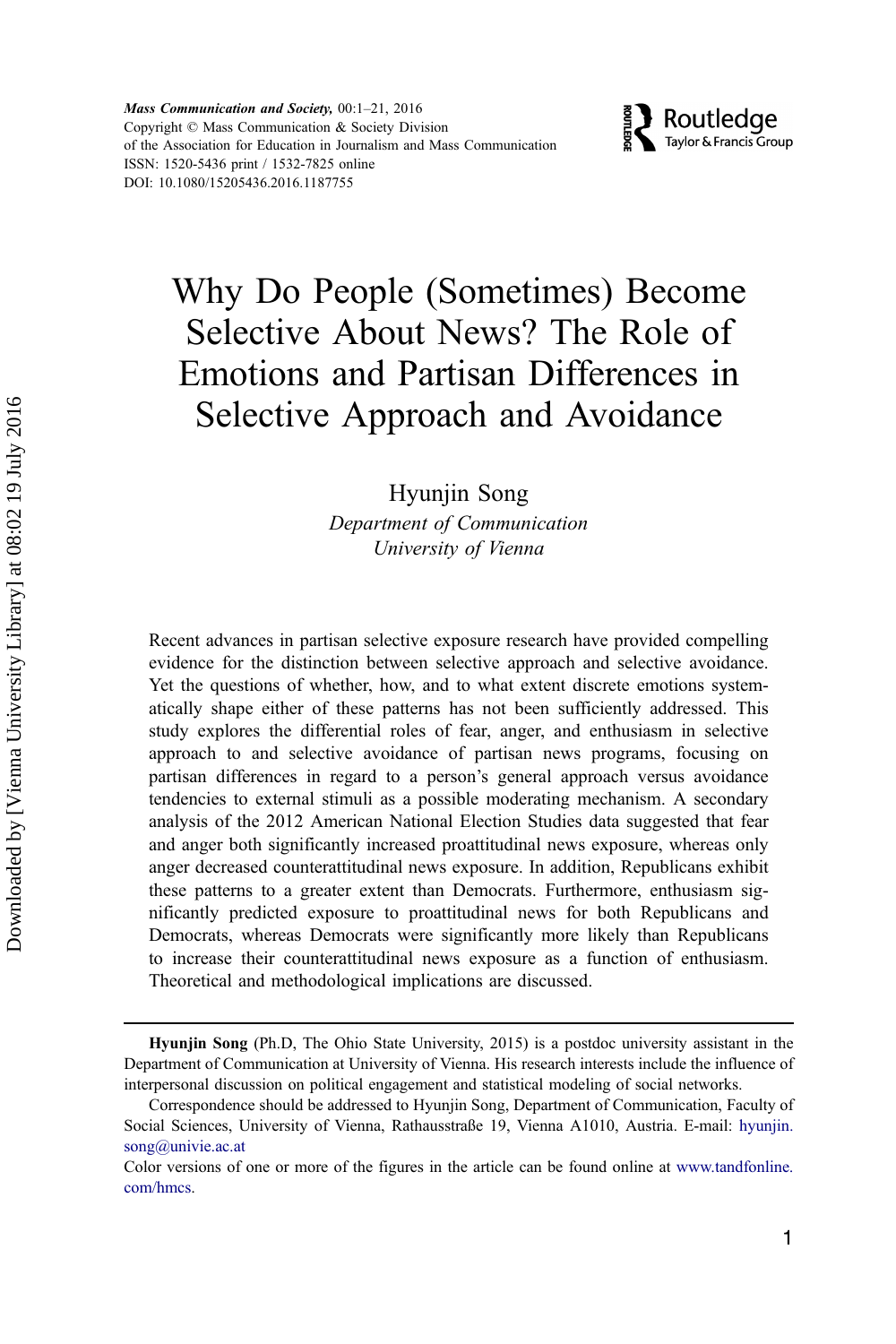Partisan selective exposure, that is, the propensity of an individual to select information in a way that is congenial to his or her existing political beliefs and partisan predispositions (Festinger, [1957](#page-19-0); Frey, [1986\)](#page-19-0), has received considerable scholarly attention (Garrett, Carnahan, & Lynch, [2013;](#page-19-0) Iyengar & Hahn, [2009](#page-20-0); Prior, [2013;](#page-21-0) Stroud, [2008](#page-21-0), [2010\)](#page-21-0). Partisan selective exposure has far-reaching implications for democratic theory and practice, and therefore sparks much debate among scholars regarding the nature and consequences of such exposure patterns (e.g., Bennett & Iyengar, [2008;](#page-19-0) Holbert, Garrett, & Gleason, [2010;](#page-19-0) Stroud, [2010](#page-21-0)).

Recent studies showcase compelling findings for politically motivated partisan selective exposure (e.g., Iyengar & Hahn, [2009;](#page-20-0) Stroud, [2010\)](#page-21-0). Moreover, empirical evidence suggests a discrepancy, or a separability, between selective approach and selective avoidance. That is, opinion-reinforcing information seeking does not necessarily promote selective avoidance—that is, the propensity to avoid attitudinally contradicting information (Garrett et al., [2013;](#page-19-0) Jang, [2014](#page-20-0)). The critical aspect of this distinction centers on differentiating between the respective psychological motivations that underlie pro- and counterattitudinal exposure. For instance, exposure to proattitudinal information may be driven by a person's subjective need to reaffirm his or her correctness (Garrett et al., [2013](#page-19-0)), by confirmation bias (Knobloch-Westerwick & Kleinman, [2012](#page-20-0)), and/or by defense motivations (Hart et al., [2009\)](#page-19-0). In contrast, when anxiety (Valentino, Banks, Hutchings, & Davis, [2009](#page-21-0)) or an accuracy motivation (Chaiken, Liberman, & Eagly, [1989](#page-19-0)) is triggered, a person is less likely to be concerned with the congeniality of information.

Against this backdrop, the aim of the present study is twofold: First, focusing on the role of emotions (Marcus, [2000](#page-20-0); Marcus, MacKuen, & Neuman, [2011](#page-20-0); Nabi, [2003](#page-20-0)), this study attempts to offer another theoretical foundation for the distinction between selective approach and selective avoidance. Although the pervasive impact of emotions on a wide array of attitude-relevant phenomena are well documented, much of the mainstream thinking regarding partisan selective exposure is largely disconnected from theories of affect and emotions (for notable exceptions, see Brader, [2005;](#page-19-0) Valentino et al., [2009\)](#page-21-0). Second, to further clarify the boundary conditions of selective approach and selective avoidance, this study also pays particularly close attention to partisan differences in general approach versus avoidance tendencies to external stimuli (Jost & Amodio, [2012;](#page-20-0) Jost, Federico, & Napier, [2009](#page-20-0)) as a possible moderating mechanism. This study therefore supports the argument that asymmetrical patterns of selective approach versus avoidance tendencies across partisans have important ramifications for our understanding of selective exposure phenomena and their democratic implications.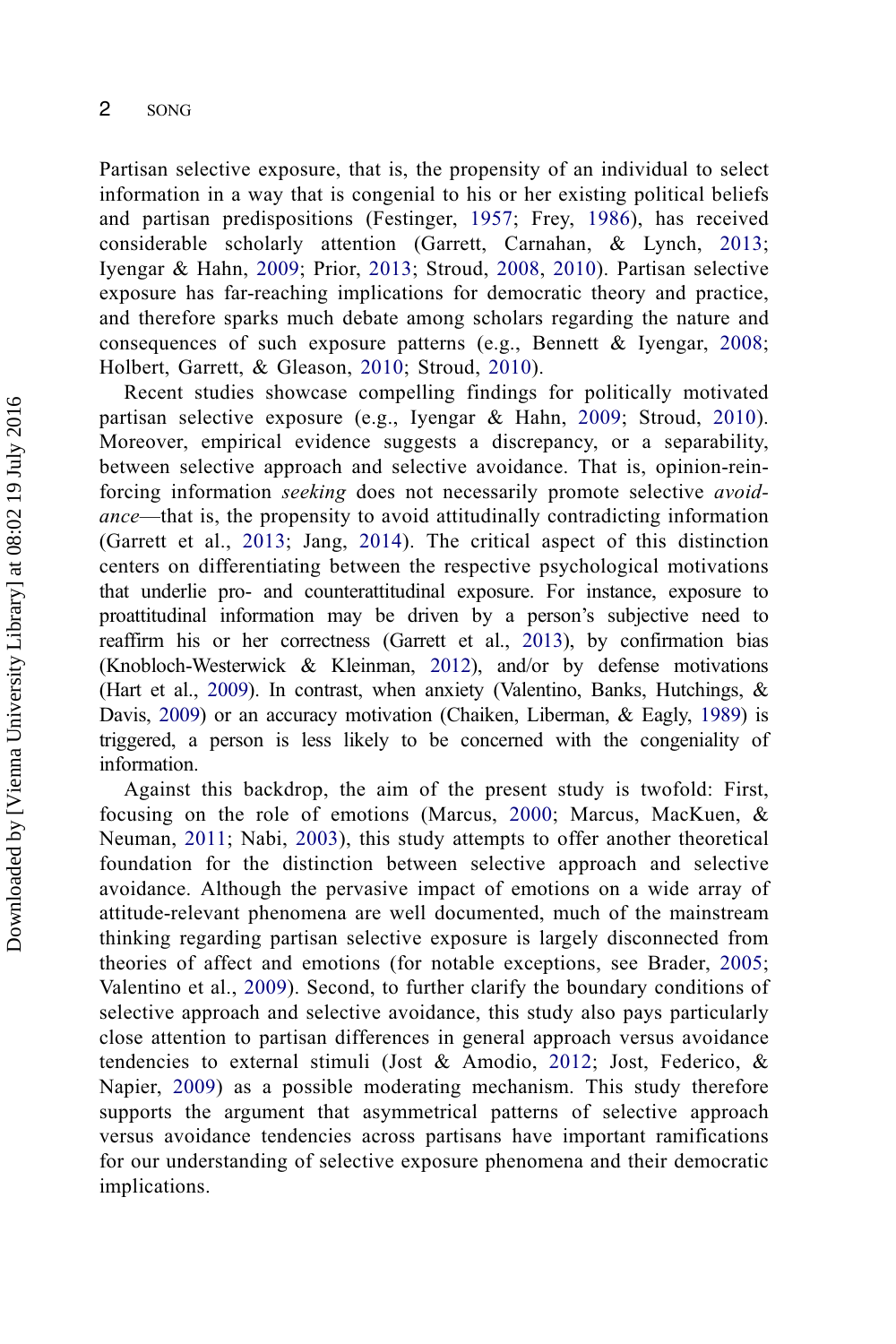# DIFFERENTIAL ROLES OF EMOTIONS IN PREDICTING SELECTIVE APPROACH AND SELECTIVE AVOIDANCE

As one of the most plausible motivational underpinnings of human behavior, emotions are believed to regulate future cognitive processes and behaviors related to fulfilling the specific needs and goals that are triggered by such emotions (the functional theory of emotions: Lazarus, [1991](#page-20-0); Nabi, [2003\)](#page-20-0). For instance, fear or anxiety primarily stem from the perception of imminent harm from unexpected or unfamiliar sources. Further, a high level of anxiety or fear motivates individuals to be more risk averse and avoidance oriented (Lazarus, [1991;](#page-20-0) Nabi, [2003](#page-20-0)). Following this logic, we would expect that anxious partisans would be more likely to avoid threatening information. At the same time, insecurity and threat may motivate a person to seek a sense of protection and reassurance from attitudinally congruent information.

As another negative emotional state, anger stems from a person's sense that he or she has been subjected to a demeaning offense by an external agent (Lazarus, [1991](#page-20-0); Nabi, [2003](#page-20-0)). From the perspective of functional theory, anger is an approach-oriented impetus "characterized by a willingness to engage with the source of the offense, often for the purposes of attack" (Arpan & Nabi, [2011,](#page-19-0) p. 7). Given that proattitudinal partisan media often provide relevant attributional information regarding the nature and extent of such demeaning offenses (that is often consistent with one's prior beliefs or opinions), an angry person may gravitate toward proattitudinal partisan news sources. In addition, anger tends to elicit much simpler cognitive-processing styles such as a heavy reliance on heuristics and limited attention to a broad pool of information (Lerner, Goldberg, & Tetlock, [1998](#page-20-0)). This leads us to expect anger to be positively related to selective approach to attitudinally congruent information.

A slightly different prediction can be formulated in light of affective intelligence theory (AIT: Marcus, Neuman, & Mackuen, [2000](#page-20-0); see also Brader, [2005;](#page-19-0) Marcus et al., [2011](#page-20-0)). As with cognitive functional theory, AIT posits that people draw on their emotions in allocating attention and resources to the outside world. For instance, fear is induced by the surveillance system when an event occurs that is both novel (or relatively unfamiliar) and negative. However, contrary to the cognitive functional theory of emotions, AIT predicts that fear promotes effortful processing and deviation from a reliance on heuristics (MacKuen, Wolak, Keele, & Marcus, [2010;](#page-20-0) Marcus et al., [2011](#page-20-0)), such as increasing attention to relevant information (Brader, [2005](#page-19-0)). This implies that fear dampens a reliance on party heuristics, thereby promoting more even-handed, balanced exposure to available information (e.g., Redlawsk, Civettini, & Emmerson, [2010\)](#page-21-0).

The dispositional system, in contrast to the surveillance system, is responsible for producing enthusiasm and anger (the latter is sometimes referred to as "aversion" in the literature: MacKuen et al., [2010;](#page-20-0) Marcus et al., [2000\)](#page-20-0).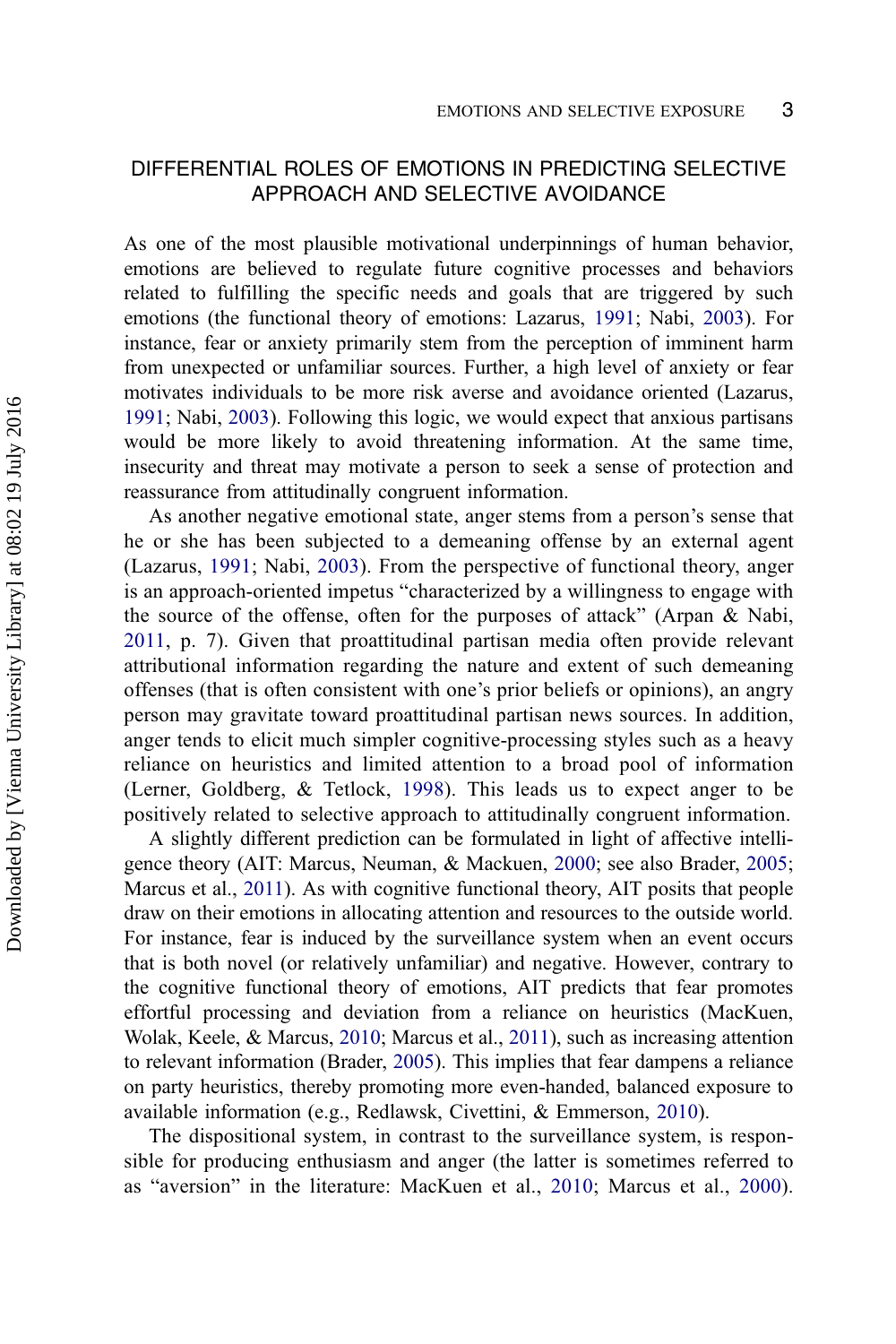AIT postulates that anger arises when internally held goals or standards are threatened by an external agent (especially by a familiar disliked agent). In contrast, when such goals or standards are met, the dispositional system generates enthusiasm and relaxation (MacKuen et al., [2010](#page-20-0); Marcus et al., [2000](#page-20-0)). As the dispositional system responds to an outside stimulus with reliance on heuristics rather than on a deliberative reconsideration (Marcus et al., [2000\)](#page-20-0), anger and enthusiasm should both increase partisan selective approach to proattitudinal information. In line with this prediction, Brader's [\(2005](#page-19-0)) experiment showed that enthusiasm tends to increase voters' reliance on prior preferences rather than on new information in determining their candidate choices. This empirical regularity is echoed by Valentino et al.'s [\(2008](#page-21-0)) experiment, where they also found that anger diminishes a person's likelihood of seeking out new information.

From a perspective of equating selective approach with selective avoidance (e.g., Bennett & Iyengar, [2008\)](#page-19-0), the discussion so far suggests that enthusiasm, as well as anger, should increase selective approach and avoidance simultaneously. However, from a perspective in which selective approach is differentiated from selective avoidance, a slightly different expectation can be formulated. According to the broaden-and-build theory (Fredrickson, [2001;](#page-19-0) Fredrickson & Branigan, [2005\)](#page-19-0), positive emotions such as enthusiasm are thought to increase approach-oriented exploration of goal-irrelevant stimuli, but not necessarily reinforce habitual behaviors. Instead, positive emotions are thought to extend a person's scope of attention, cognitive flexibilities, and openness to new experience. This implies that although enthusiasm may increase selective approach to proattitudinal information (which is consistent with AIT), enthusiasm could also increase exposure to counterattitudinal information (e.g., Valenzuela & Bachmann, [2015](#page-21-0)) by broadening a person's attention to goal-irrelevant stimuli.

The previous discussion provides compelling rationales for why selective approach and avoidance should be separately and independently associated with fear, anger, and enthusiasm. First, both the functional theory and AIT predict that fear should be positively associated with selective approach to proattitudinal information (H1), because of a person's desire either to seek protection and reassurance (functional theory) or to closely surveil the outside world (AIT). With regard to anger, the functional theory and AIT are consistent in positing that anger is positively associated with (H2) selective approach to proattitudinal information and (H3) selective avoidance of counterattitudinal information. However, the two frameworks slightly differ in predicting the role of fear, especially for selective avoidance. The functional theory predicts that fear, as a general avoidance tendency, is positively related to selective avoidance of counterattitudinal information. Meanwhile AIT predicts a negative relationship between fear and selective avoidance, because fear is expected to reduce a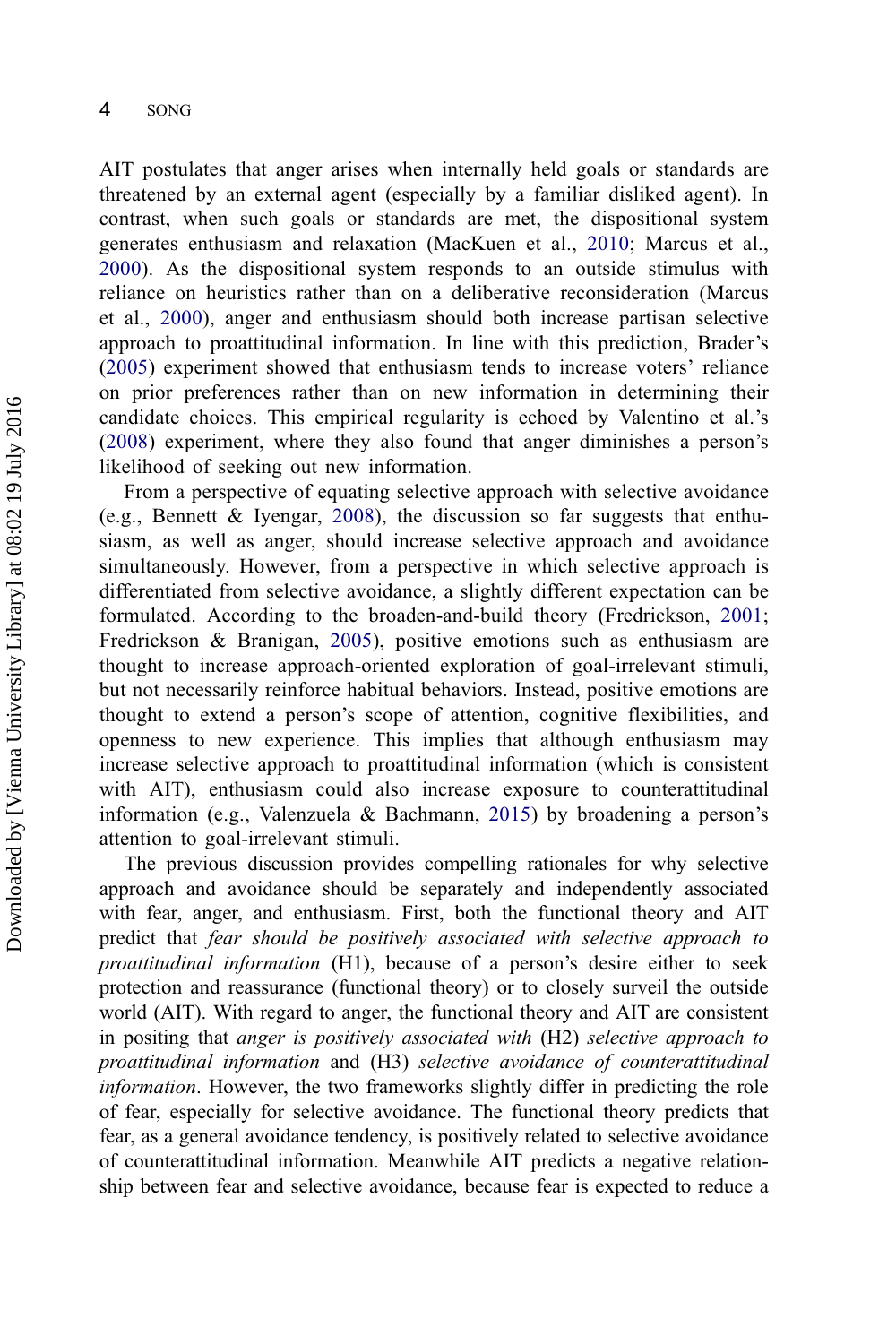person's reliance on partisan heuristics. Given these competing predictions, a research question is posed: RQ1: What is the relationship between fear and exposure to counterattitudinal information?

Theoretical expectations regarding the relationship between enthusiasm and selective approach versus avoidance patterns are less clear from a functional theory perspective. Yet, based on the broaden-and-build theory and empirical evidence from AIT (Fredrickson & Branigan, [2005](#page-19-0); Marcus et al., [2000](#page-20-0)), it is expected that enthusiasm positively relates to selective approach (H4) and negatively relates to selective avoidance (H5).

# PARTISAN DIFFERENCES AS A FUNCTION OF A DISCREPANCY BETWEEN APPROACH AND AVOIDANCE

Most of the existing theoretical frameworks on mass political behavior implicitly assume that partisans of both sides behave in an identical fashion in response to external stimuli. However, research suggests that political conservatives respond differently to uncertainty and threats than do liberals. The motivated social cognition approach (Jost & Amodio, [2012;](#page-20-0) Jost et al., [2009](#page-20-0)) assert that conservatives are characterized by a need for order, having an aversion to uncertainty, ambiguity, and threat. In contrast, liberals are often characterized by cognitive complexities, tolerance of uncertainty, and tolerance of social change (Jost & Amodio, [2012\)](#page-20-0). Research suggests that conservatives are more likely to adopt avoidance strategies (Garrett & Stroud, [2014](#page-19-0)) whereas liberals exhibit more approach-oriented behaviors in exploring novel stimuli (Shook & Fazio, [2009](#page-21-0)). Similarly, research on the Big Five personality traits has documented that liberals score higher on the Openness to Experience dimension than conservatives, whereas conservatives consistently score higher on the Conscientiousness dimension than liberals (e.g., Mondak, [2010](#page-20-0)).

How would such intrinsic differences regarding approach and avoidance tendencies interact with discrete emotions? First, Republicans (i.e., conservatives) are expected to be disproportionately affected by fear and anger, but only in predicting selective avoidance. If Republicans respond more aversively to external threats and danger than do liberals (Jost  $\&$  Amodio, [2012\)](#page-20-0), then it stands to reason that the former may tend to avoid exposure to counterattitudinal information as a function of fear and anger. Therefore, the effect of fear on predicting selective avoidance will be greater for Republicans compared to Democrats (H6). Likewise, the effect of anger on predicting selective avoidance will be greater for Republicans than for Democrats (H7), whereas no such differences are anticipated in the relationship between selective approach and either fear or anger. In regard to enthusiasm, as Democrats' intrinsic affinity to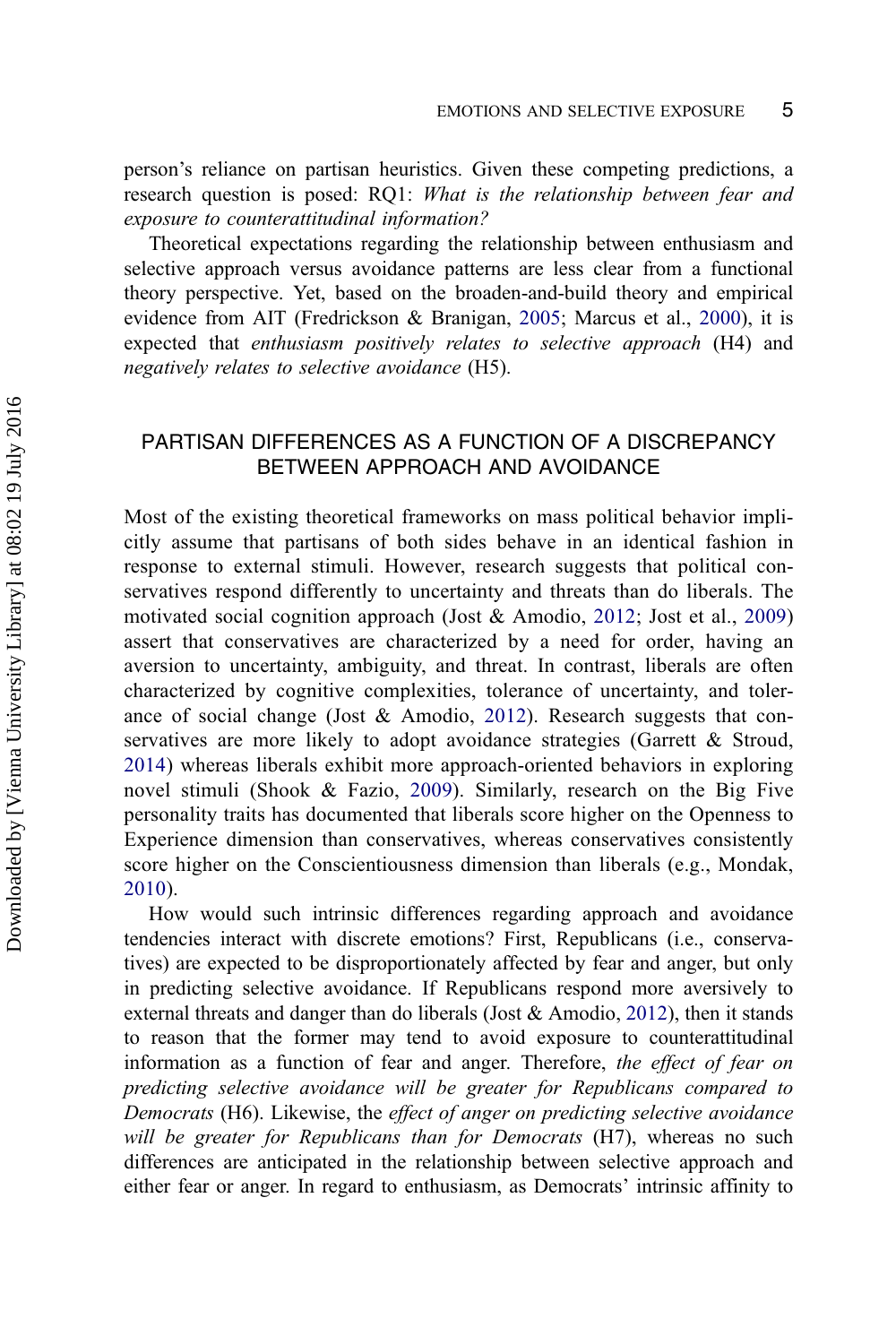openness to experience and cognitive complexities suggest, it is expected that enthusiasm will reduce selective avoidance of counter-attitudinal information for Democrats (H8).

#### METHOD

#### Data and Measures

This research relies on the 2012 American National Election Studies (ANES). The data were collected during the 2012 presidential election cycle, tracking a representative sample of 5,914 respondents (AAPOR RR1: 38%). As both media exposure and emotion measurements were administered only in the prewave survey in the 2012 ANES, the present study is limited to a cross-sectional analysis. All eligible prewave respondents are included in the analysis.

Discrete Emotions. The 2012 ANES asked four substantive questions regarding emotional responses toward major presidential candidates ("How often would you say you've felt ... afraid, angry, proud, and hopeful?") followed by a prompt whereby respondents were asked to think about the candidate or something that the candidate has done. The measures of *fear (afraid;*  $M = 3.42$ *, SD = 1.52,* range = 1–10) and *anger* (*angry*;  $M = 3.87$ ,  $SD = 1.54$ , range = 1–10) were derived by summing the respective reactions to the Republican and Democratic Party presidential candidates (e.g., Anger<sub>total</sub> = Anger<sub>Dem</sub> + Anger<sub>Rep</sub>).<sup>1</sup> The measure for enthusiasm ( $M = 4.09$ ,  $SD = 1.28$ , range = 1–10) was derived by averaging the ratings for *proud* and *hopeful*, again across all the candidates. Combining emotional reactions toward all candidates is expected to capture general emotional activation levels rather than substantive evaluations or mere likes/dislikes of specific candidates or parties (Valentino, Brader, Groenendyk, Gregorowicz, & Hutchings, [2011](#page-21-0)). In addition, prior research suggests that although fear and anger tend to produce distinctive behavioral consequences, pride and hopefulness often load on a common dimension. Therefore, two positive emotional reactions (i.e., pride and hopefulness) were averaged to represent a single *enthusiasm* dimension, whereas the distinction between *fear* and *anger* was retained.<sup>2</sup>

<sup>&</sup>lt;sup>1</sup> The initial response option (from 1 [always] to 5 [never]) was reversed prior to summing the items so that a higher value represents a higher activation level for respective emotions. <sup>2</sup> Such treatment, including combining the emotional responses to all the candidates, is a

standard technique in studies on emotions in the literature (Valentino et al., [2011;](#page-21-0) also see Marcus & MacKuen, [1993](#page-20-0); Marcus et al., [2000;](#page-20-0) Rudolph, Gangl, & Stevens, [2000](#page-21-0)). A series of supplementary analyses was also conducted (available upon request) by estimating a number of comparative fit analyses to compare the alternative measurement strategies for emotions. Using an alternative measurement did not change the substantial conclusions reported in this study.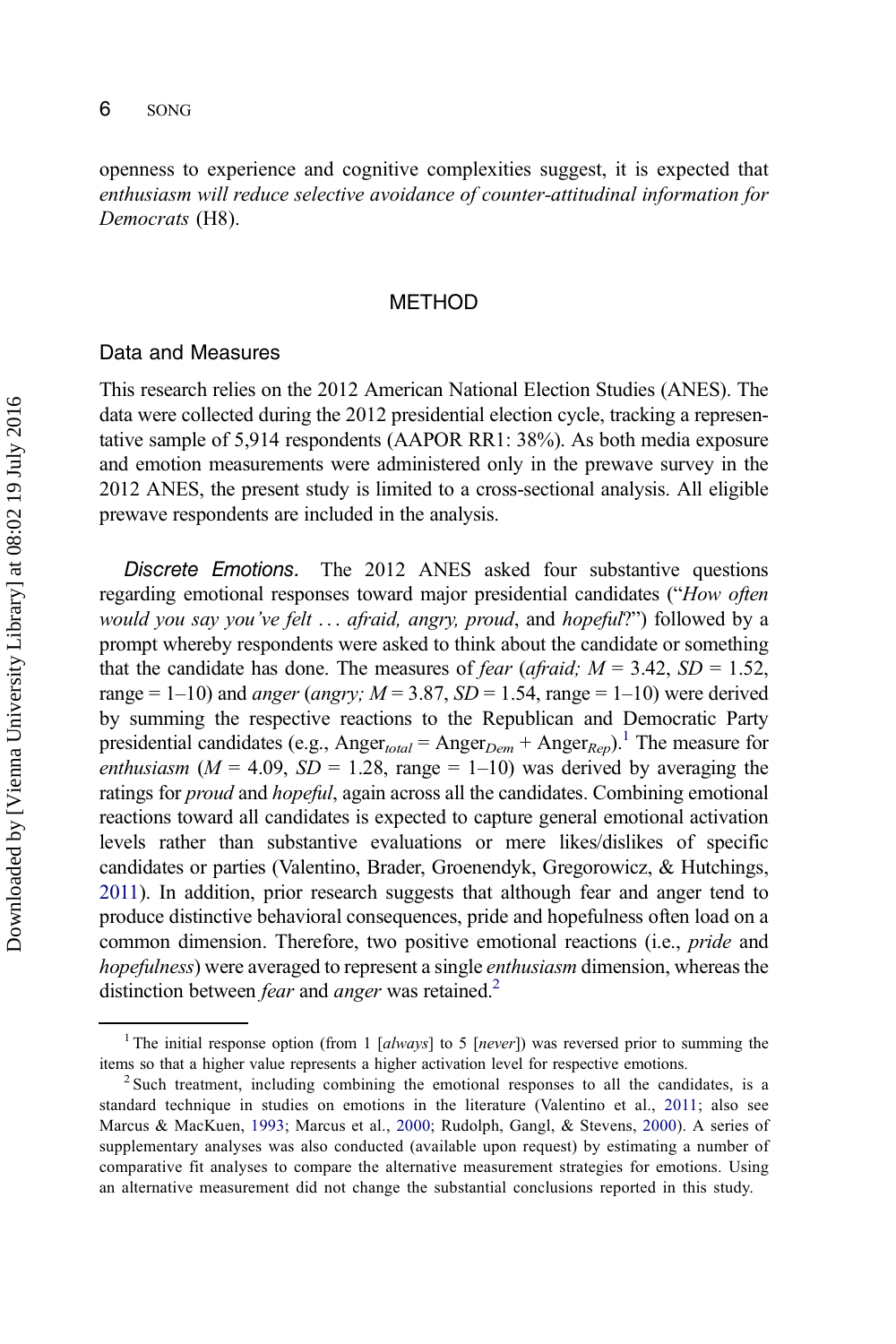Party Identification and the Strength of Party Identification. Each respondent's party identification (PID;  $M = 3.53$ ,  $SD = 2.12$ ) was anchored on a 7-point scale from 1 (strong Democrat) to 7 (strong Republican). This was mean-centered (around the value of 4 [moderate]) before the analysis. The strength of PID was created by folding the original PID measure over the middle point of the scale, such that Independents were assigned to 1 and strong partisans were assigned to 4. This was later rescaled to a 0-to-3 range  $(M = 1.90, SD = 1.05)$ .

#### Exposure to Pro- and Counterattitudinal Partisan Media Programs.

Based on the program-listing technique (Dilliplane, Goldman, & Mutz, [2013\)](#page-19-0), the 2012 ANES asked whether respondents "regularly" watched a series of media programs. Among those, 30 were classified as either liberal leaning or conservative leaning based on their public reputation and classification in prior studies (e.g., Gentzkow & Shapiro, [2011](#page-19-0)), as presented in [Table 1.](#page-8-0)<sup>3</sup>

Based on the list of liberal- and conservative-leaning media programs identified, the number of proattitudinal ( $M = 1.54$ ,  $SD = 2.36$ , ranging from 0 to 14) and counter-attitudinal partisan news programs  $(M = .46, SD = 1.05, range =$ 0–12) were created. This method is expected to reveal a more nuanced picture of selective approach and avoidance patterns than traditional "days per week" exposure measures, which are typically bound to more general media outlets rather than to specific news programs. The "breadth" of exposure (i.e., the number of news programs that a person regularly watches) is arguably an important dimension of media exposure that is relatively underexplored in the literature (Wonneberger, Schoenbach, & Van Meurs, [2013\)](#page-21-0).<sup>4</sup>

Controls. Several demographics factors were controlled, including gender  $(1 =$  female; 51.74%), age ( $M = 49.73$ ,  $SD = 16.75$ ), two race dummies for White (73.61%) and Black (19.17%), household income ( $M = 13.54$ ,  $SD = 8.16$ , from 1 [less than \$5,000] to 25 [more than \$250,000]), education ( $M = 3.00$ ,  $SD = 1.15$ , from 1 [less than high school] to 5 [graduate degree]), and a dummy variable for "working full time" (55.9%).

<sup>&</sup>lt;sup>3</sup> All the entertainment and network news programs were excluded from this partisan categorization. In addition, several cable, radio, TV programs, and newspapers (including their websites) were dropped from the analysis, as they were ambiguous in terms of partisanship leaning; the inclusion of such programs would have led to an overestimate of the degree of partisan-oriented selective exposure (see Stroud, [2008,](#page-21-0) for a similar argument).<br><sup>4</sup>Regarding moderates who do not lean toward either party, if a respondent felt positive toward the

Democratic candidate, then his or her exposure to liberal- (conservative-) leaning programs was considered proattitudinal (counterattitudinal) exposure. It is expected that arbitrary exclusion of a moderate category might artificially increase selective exposure estimates (e.g., Feldman et al., [2013](#page-19-0)). Excluding moderates from analyses did not substantially change the results and conclusions reported here.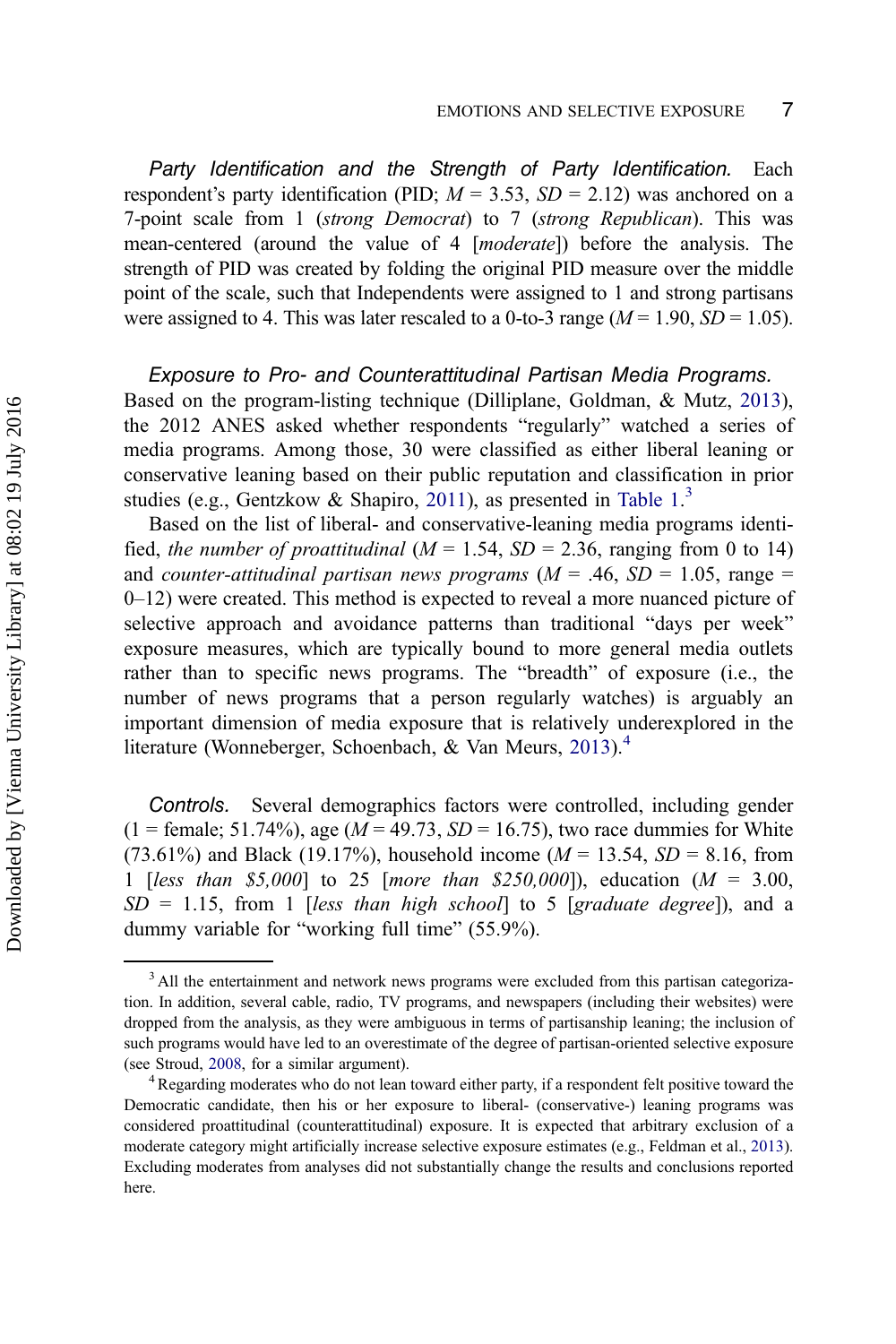| Programming                    | N     | (%)  |
|--------------------------------|-------|------|
| Liberal leaning                |       |      |
| Anderson Cooper 360            | 658   | 12.5 |
| Chris Matthews Show            | 340   | 6.4  |
| Colbert Report                 | 465   | 8.8  |
| Daily Show with Jon Stewart    | 549   | 10.4 |
| Frontline                      | 364   | 6.9  |
| Talk of the Nation             | 332   | 11.4 |
| All Things Considered          | 473   | 16.2 |
| CNN.com                        | 679   | 24.5 |
| Huffingtonpost.com             | 430   | 15.5 |
| MSNBC.com                      | 567   | 20.4 |
| New York Times                 | 166   | 5.6  |
| Nytimes.com (sample split)     | 302   | 10.9 |
| Nytimes.com (split)            | 246   | 8.3  |
| <b>Washington Post</b>         | 191   | 6.9  |
| Washingtonpost.com (split)     | 58    | 2.0  |
| Washingtonpost.com (split)     | 139   | 2.4  |
| Conservative leaning           |       |      |
| Fox Report                     | 1,031 | 19.5 |
| Fox News Hannity               | 424   | 8.0  |
| Fox News Huckabee              | 314   | 5.9  |
| Fox News Van Susteren          | 368   | 7.0  |
| O'Reilly Factor                | 652   | 12.3 |
| Special Report with Bret Baier | 321   | 6.1  |
| Glenn Beck                     | 210   | 7.2  |
| Laura Ingraham                 | 108   | 3.7  |
| Mark Levin Show                | 128   | 4.4  |
| Rush Limbaugh Show             | 431   | 14.8 |
| The Savage Nation              | 112   | 3.8  |
| Hannity                        | 313   | 10.7 |
| Fox News                       | 487   | 17.6 |
| Drudge Report                  | 175   | 6.3  |
| Wall Street Journal            | 151   | 5.1  |
| Online.wsj.com                 | 116   | 3.9  |

<span id="page-8-0"></span>TABLE 1 A List of Liberal- and Conservative-Leaning News Programming and Their Viewership

Note. Source: The 2012 American National Election Studies data.

The respondents were also asked how many days in a typical week they (a) view news on the Internet ( $M = 3.78$ ,  $SD = 2.73$ ), (b) watch news on television  $(M = 4.09, SD = 2.56)$ , and (c) listen to news on the radio  $(M = 2.57, SD = 2.57)$ . These measures were included in part to help account for depth of exposure ("days per week") relative to breadth of exposure (Prior, [2013\)](#page-21-0). All the media exposure measures were based on an 8-point scale from 0 (not at all) to 7 (every day). Finally, political interest ( $M = 3.40$ ,  $SD = 0.1.09$ , range = 1-5) and a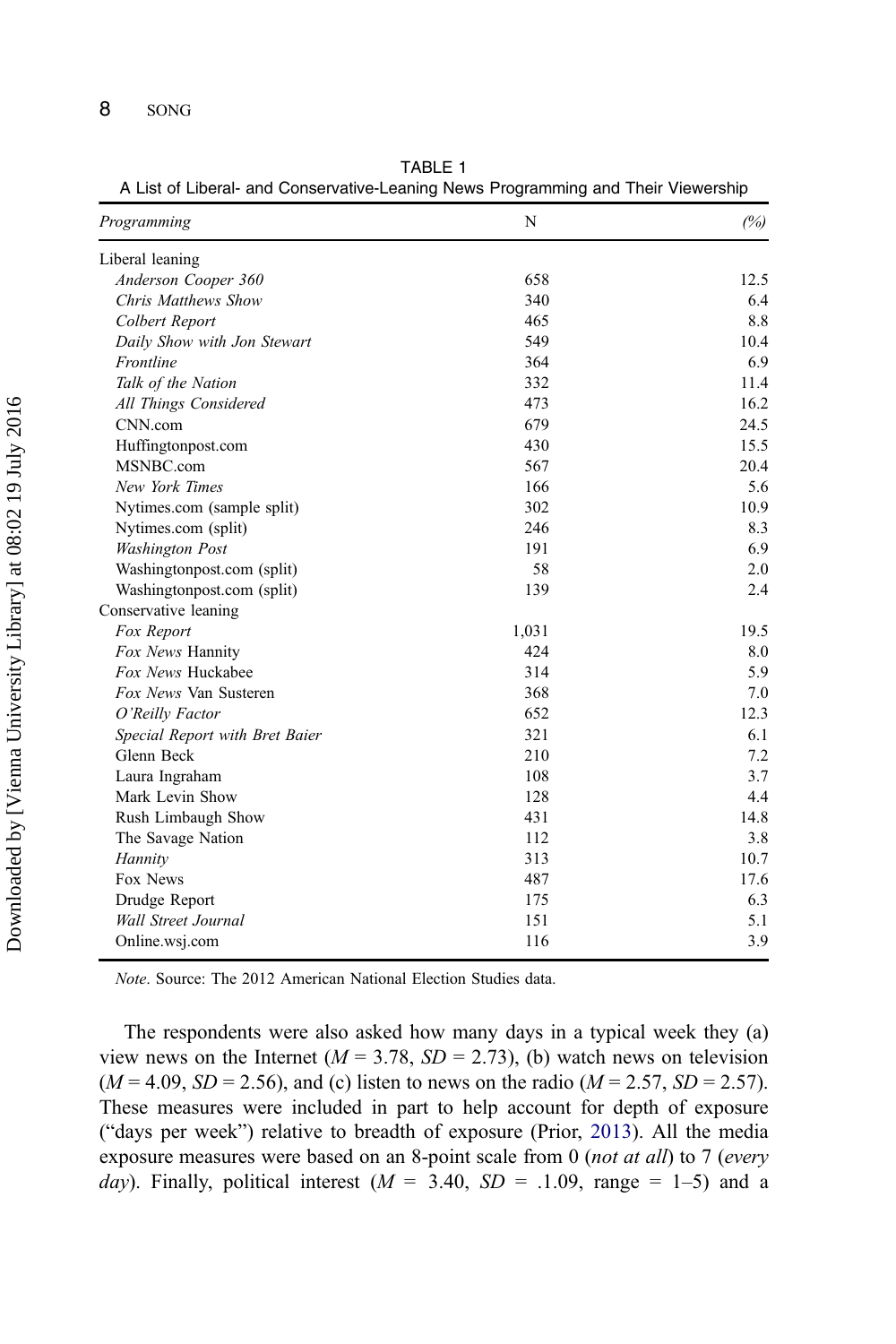composite scale for attention to news ( $M = 2.95$ ,  $SD = 1.10$ , Cronbach's  $\alpha$  = .796) were controlled.

#### Analysis Strategy

Given the overdispersion of the count-dependent variable, a series of zero-inflated negative binomial regression models were specified and tested. The key idea underlying this analysis is that the variable of interest (in this case, the count of pro-or counterattitudinal news programs) follows a branching process: The zero-inflated component models the value of the dependent variable as zero with probability  $P_0$ and the count component models the full range of counts (any integer value including a zero count) with probability  $(1 - P_0)$  under the negative binomial model (for a detailed discussion, see Hilbe, [2011](#page-19-0)). Therefore, all the coefficients reported in the count component represent the impact of the predictor variables in explaining the raw counts of pro- and counterattitudinal news programs, whereas the coefficients reported in the inflation component represent the impact of the regressors in terms of explaining the absence of such exposure. The analyses were performed in Mplus 7.0, and all the focal predictors and their product terms were mean-centered prior to the analyses.

#### RESULTS

# Effects of Fear and Anger on Selective Approach and Selective Avoidance

The first two hypotheses posit that fear (H1) and anger (H2) each positively predict exposure to proattitudinal partisan news. Panel A of [Table 2](#page-10-0) reports the results of such analyses.

The first column of Panel A shows that fear significantly and positively predicted proattitudinal partisan news program exposure ( $b = .035$ ,  $SE = .017$ ,  $p \leq 0.05$ ; incidence ratio = 1.035). That is, as a respondent's level of fear increases, he or she is 3.5% more likely to "regularly" watch one more propartisan news program. Similar to fear's effect, the third column of Panel A shows a significant and positive anger effect ( $b = .064$ ,  $SE = .020$ ,  $p < .01$ ; incidence ratio  $= 1.066$ ), such that a respondent is  $6.6\%$  more likely to watch one more propartisan news programs "regularly" as his or her anger level increases, supporting H1 and H2. $5$ 

<sup>&</sup>lt;sup>5</sup>The nonsignificant interaction term makes the emotion coefficient consistent with a partial regression coefficient without the interaction term (for fear:  $b = .035$ ,  $SE = .017$ ,  $p < .05$ ). The effect of anger ( $b = .064$ ,  $SE = .020$ ,  $p < .01$ ) and of enthusiasm ( $b = .043$ ,  $SE = .022$ ,  $p = .057$ ) also followed this pattern.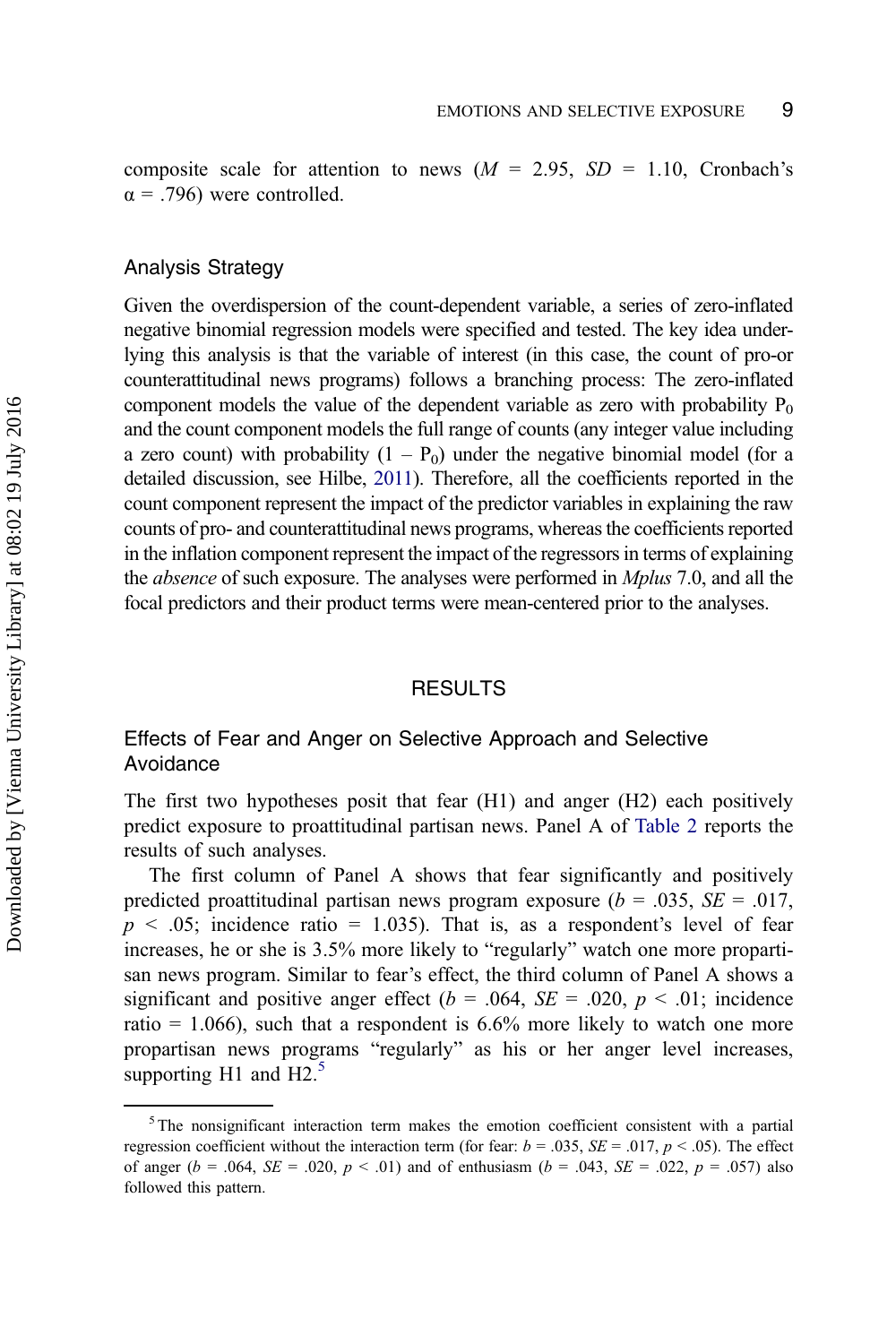| LC TC<br>I<br>1<br>֠<br>l<br>l<br>i<br>í | $\frac{1}{2}$ |
|------------------------------------------|---------------|
|                                          |               |
|                                          |               |
|                                          |               |
|                                          |               |
|                                          |               |
|                                          |               |
|                                          | ţ             |

|                                                                                                                                                                                                     |                                                                                          | Fear                                                                                                                          |                                                                                        | Anger                                                                                                                       |                                                                                 | Enthusiasm                                                                                                                           |
|-----------------------------------------------------------------------------------------------------------------------------------------------------------------------------------------------------|------------------------------------------------------------------------------------------|-------------------------------------------------------------------------------------------------------------------------------|----------------------------------------------------------------------------------------|-----------------------------------------------------------------------------------------------------------------------------|---------------------------------------------------------------------------------|--------------------------------------------------------------------------------------------------------------------------------------|
| Panel A: Proattitudinal                                                                                                                                                                             | $_{\rm Com}$                                                                             | Inflated                                                                                                                      | Count                                                                                  | Inflated                                                                                                                    | Count                                                                           | Inflated                                                                                                                             |
| Enthusiasm × PID<br>Focal predictors<br>Anger × PID<br>$N$ adjusted BIC<br>Fear $\times$ PID<br>Enthusiasm<br>Interactions<br>Anger<br>Fear<br>E                                                    | $0.082$ $(0.018)$ ***<br>$.062(.021)**$<br>$.045(.023)*$<br>$035(017)*$<br>$-0.007(009)$ | $.211(.108)$ #<br>$-.140(.071)*$<br>$-054(.058)$<br>.002(.081)<br>$-0.023(0.039)$<br>$15,453.759 (N = 4,983)$<br>$-7.622.825$ | $068(.016)$ ***<br>$064(.020)*$<br>040 (.023)#<br>035 (.018)*<br>(000, 000, 000)       | $-147(070)*$<br>$4(68)(.073)*$<br>$-067(063)$<br>$-0.08$ $(.068)$<br>.016(.027)<br>$15,453.235 (N = 4,983)$<br>$-7.622.563$ | $0.61(0.14)$ ***<br>$061(020)*$<br>$050(.024)$ *<br>(010, 810)<br>033 (.017)    | $.163(0.057)$ **<br>$-0.033(0.034)$<br>$-121(080)$<br>$(650)$ $650$ .<br>$-0.019$ (.066)<br>$15,444.563 (N = 4,983)$<br>$-7.618.227$ |
| Panel B: Counterattitudinal<br>Enthusiasm × PID<br>Focal predictors<br>Anger $\times$ PID<br>$N$ adjusted $BIC$<br>Fear $\times$ PID<br>Enthusiasm<br>Interactions<br>Anger<br>Fear<br>$\mathbb{R}$ | $-0.033$ $(0.011)**$<br>$-.068(.032)*$<br>$059(.025)$ *<br>.011(031)<br>.004(030)        | $-.948(.112)***$<br>$-.301 (.162)$ #<br>.115(.180)<br>057 (.116)<br>054 (.052)<br>$8,774.090(N = 4,983)$<br>$-4,285.659$      | $-0.030$ $(.011)**$<br>$-0.072$ $(.032)*$<br>$054(.024)$ *<br>(080, 030)<br>.014(.032) | $-924$ (.103)***<br>$-262$ (.151)#<br>.219 (.144)<br>$-124(123)$<br>.034(.050)<br>$8,775.976$ $(N = 4,983)$<br>$-4,286,601$ | $-.031(.015)*$<br>$-0.079$ $(.032)*$<br>$061(025)*$<br>(030, 030)<br>(030)(036) | $-.923(0108)$ ***<br>.017(.219)<br>.081 (.057)<br>(070)(.115)<br>$-165(129)$<br>$8,778.880(N = 4,983)$<br>$-4.288.054$               |
| $\lambda T = 4.5$ $\lambda$ 11 $\lambda$ and $\lambda$ $\lambda$ and $\lambda$                                                                                                                      | مستلم وسلمون ومورود ومستقل ومستور المتلك المست                                           |                                                                                                                               | ATTL: 4.   4 TH 1.                                                                     |                                                                                                                             | مستر 1977 میں مسلمان استعمال کا ا                                               |                                                                                                                                      |

Zero-Inflated Negative Binomial Regression Moderation Models Predicting Proattitudinal and Counterattitudinal News Exposure Zero-Inflated Negative Binomial Regression Moderation Models Predicting Proattitudinal and Counterattitudinal News Exposure TABLE 2 TABLE 2

Note. All analyses control for gender, age, education, income, race (White and Black), employment status, political interest, TV news use, Internet news use, radio news use, media attention, and strength of party identification (full tables are available upon request). Robust standard errors are in parentheses. Note. All analyses control for gender, age, education, income, race (White and Black), employment status, political interest, TV news use, Internet news use, radio news use, media attention, and strength of party identification (full tables are available upon request). Robust standard errors are in parentheses. PID = party identification; LL = log-likelihood; BIC = Bayesian information criterion.<br>\* $p < .05$ . \*\* $p < .01$ . \*\*\*  $p < .001$ . PID = party identification; LL = log-likelihood; BIC = Bayesian information criterion.  $*p < .05$ .  $**p < .01$ .  $***p < .001$ .

<span id="page-10-0"></span>10 SONG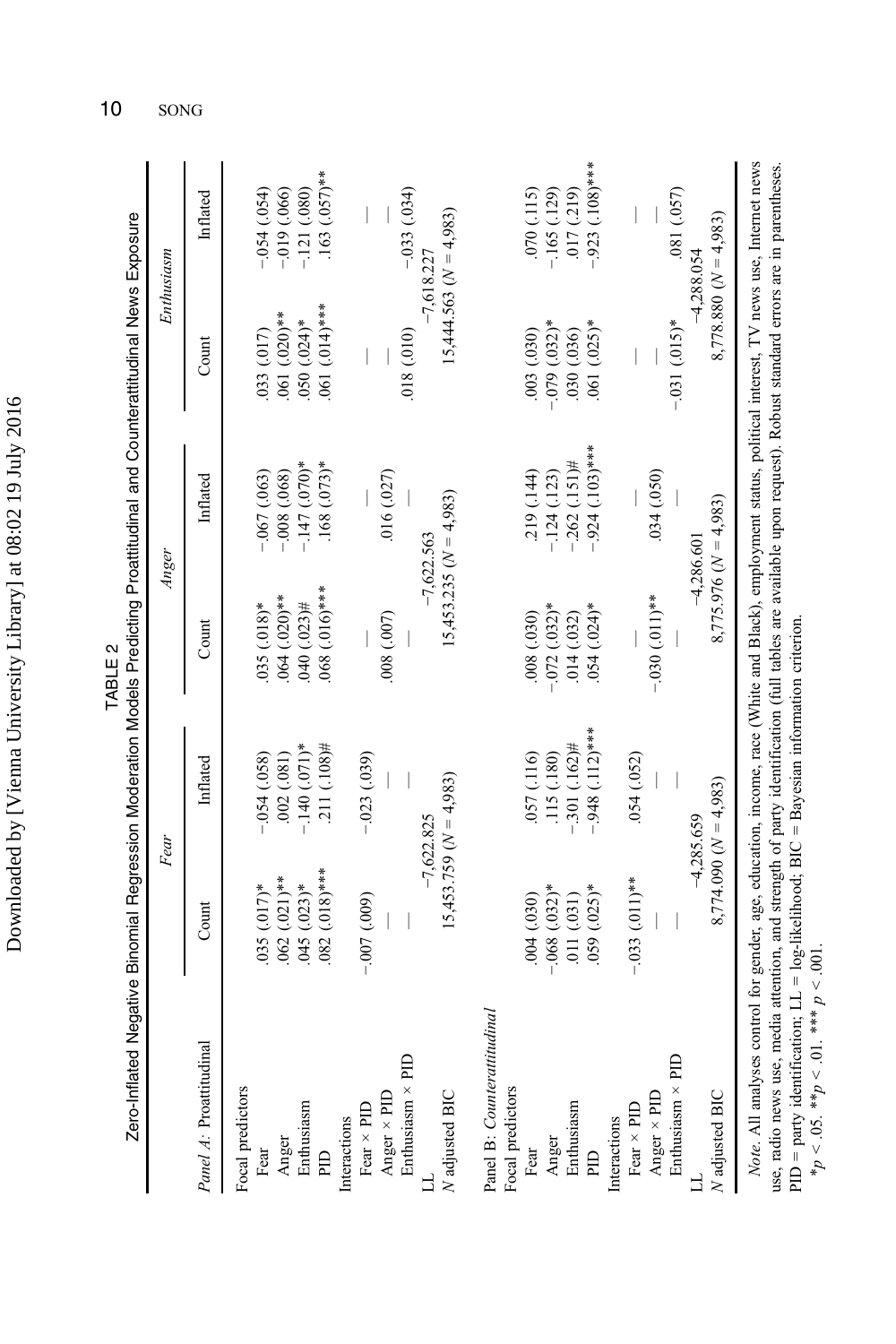The second and fourth columns of Panel A present the zero-inflated components predicting the probability of no exposure of proattitudinal news programs as a function of identical predictor variables. As can be seen in the zero-inflated columns, neither of the two negative emotions were significantly related to the absence of proattitudinal exposure, nor did significant moderating effects of PID emerge. This suggests that (a) neither fear nor anger makes people completely withdraw from proattitudinal partisan news program exposure, and more importantly that (b) there is no discernable partisan difference between Republicans and Democrats regarding how likely they are to not be exposed to proattitudinal partisan news.

It was also predicted that anger would be significantly and *negatively* associated with the likelihood of respondents' counterattitudinal exposure (H3). In addition, RQ1 inquired about the possible relationship between fear and exposure to counterattitudinal partisan news programs. Further, within the context of predicting counterattitudinal exposure, it was also predicted that the effects of fear (H6) and anger (H7) in counterattitudinal exposure would be greater among Republicans than among Democrats.

As can be seen in Panel B of [Table 2](#page-10-0), the conditional effects of fear were not significant in the count component ( $b = .004$ ,  $SE = .030$ ), suggesting that fear alone is not related to the increase of counterattitudinal news exposure. Yet as predicted in H3, the conditional effect of anger on exposure to counterattitudinal partisan news programs was found to be significant (the third column in Panel B:  $b = -.072$ ,  $SE = .032$ ,  $p < .05$ ). A respondent is estimated to be 6.94% less likely to watch one more counterattitudinal partisan news program as his or her anger level increases, largely confirming H3. Also, as predicted in H6 and H7, PID significantly moderates the effect of fear  $(b = -.033, SE = .011, p < .01)$  and anger  $(b = -.030, SE = .011, p < .01)$ , suggesting that the associations between these two emotions and counterattitudinal news exposure are more pronounced among Republicans than Democrats.

Although specific hypotheses were not offered, the inflation columns of [Table 2](#page-10-0) offer additional evidence for the separability of selective approach and avoidance. Because the inflation component estimates the absence of exposure, it provides a more powerful test of selective avoidance of counterattitudinal exposure, as a function of specific emotions vis-à-vis proattitudinal exposure. The findings suggest that there is a systematic tendency for a *complete avoidance* of counterattitudinal news exposure neither as a function of fear ( $b = .057$ ,  $SE = .116$ , *ns*) nor as a function of anger  $(b = -124, SE = .123, ns)$ . Consistent with previous results, there was also no evidence of partisan differences in complete avoidance of counterattitudinal exposure as a function of fear or anger—as indicated in the null interaction effects in two inflation columns. Coupled with prior findings predicting proattitudinal exposure, this bolsters the argument that selective exposure and selective avoidance are driven by substantially different dynamics.

[Figure 1](#page-12-0) and [Figure 2](#page-13-0) present Johnson–Neyman (J-N) plots depicting the regions of significance (see Preacher, Curran, & Bauer, [2006,](#page-20-0) for a detailed discussion) in predicting the impact of fear and anger on exposure to counterattitudinal partisan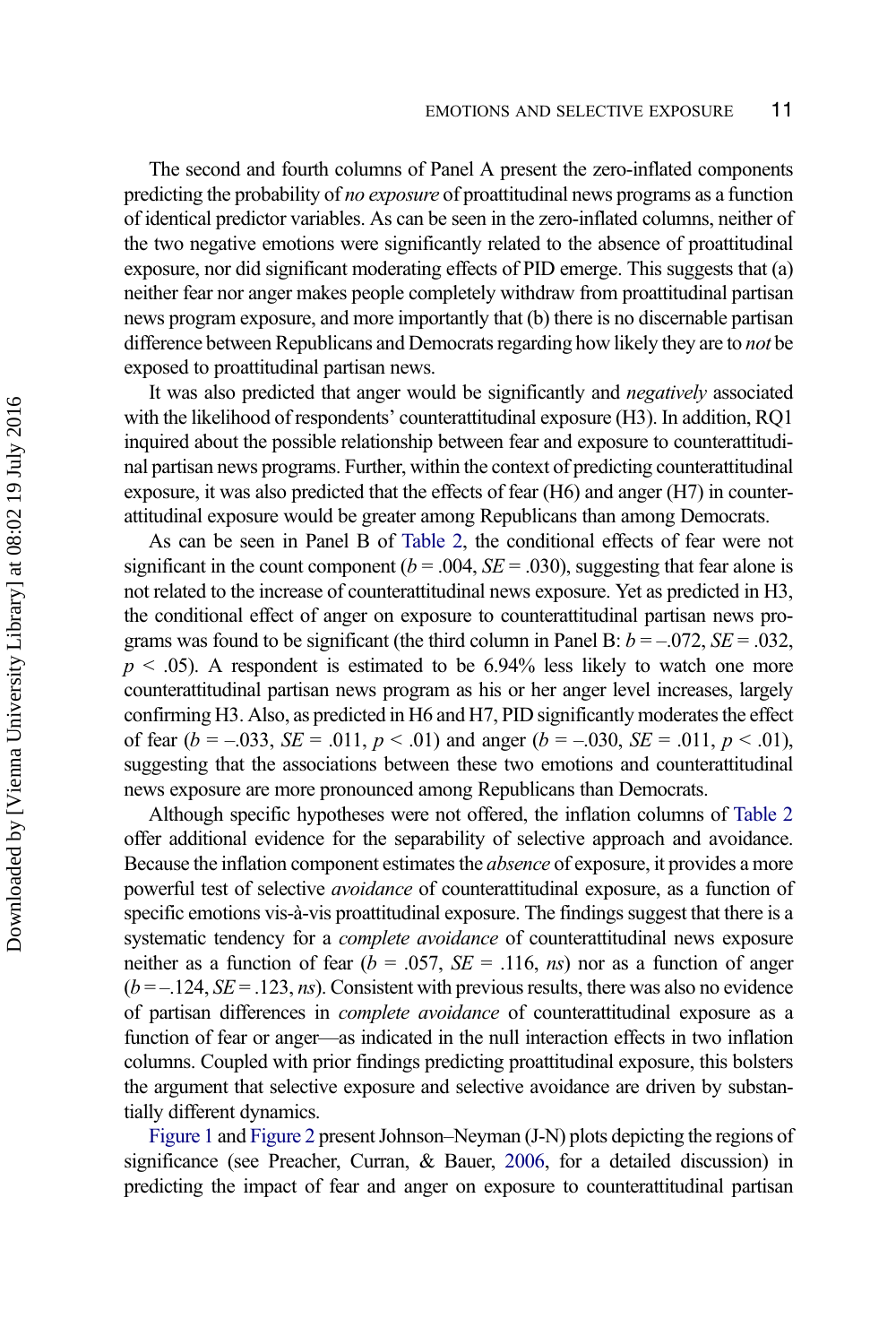<span id="page-12-0"></span>

FIGURE 1 The Johnson-Neyman plot for the simple effects of *fear* at values of moderator for counterattitudinal partisan news program exposure. Note: The x-axis represents values of moderator (mean-centered partisan self-identification), and the y-axis represents the regression coefficient of fear (i.e., conditional effects of fear). PID = party identification.

news programs (as presented in count models) as a function of PID. The regions of significance ranged outside of  $-1.75$  and 1.99 (based on mean-centered values), suggesting that although weak to strong Democrats (equivalent to a moderator value of –1.75 or lower) actually increase their exposure to counterattitudinal partisan news programs, weak to strong Republicans (a moderator value of 1.99 or higher) are more likely to avoid counterattitudinal partisan news programs as a function of fear. However, this effect is not statistically significant in the remaining categories (Figure 1). Therefore, in answer to the research question, the effect of fear on counterattitudinal partisan news exposure seems to become more pronounced as one's PID becomes stronger.

Regarding anger's influence as a function of PID ([Figure 2\)](#page-13-0), the regions of significance ranged from –.333 to the highest value, wherein the simple slopes of anger were entirely below zero. This result suggests that the aversive effect of anger on counterattitudinal partisan news program exposure was strongest among Moderates (moderator value of –.333 or higher) and conservative-oriented people—from Republican leaners to strong Republicans (moderator values of up to 3)—but not in any category of Democrats. As predicted, Republicans were more likely to reduce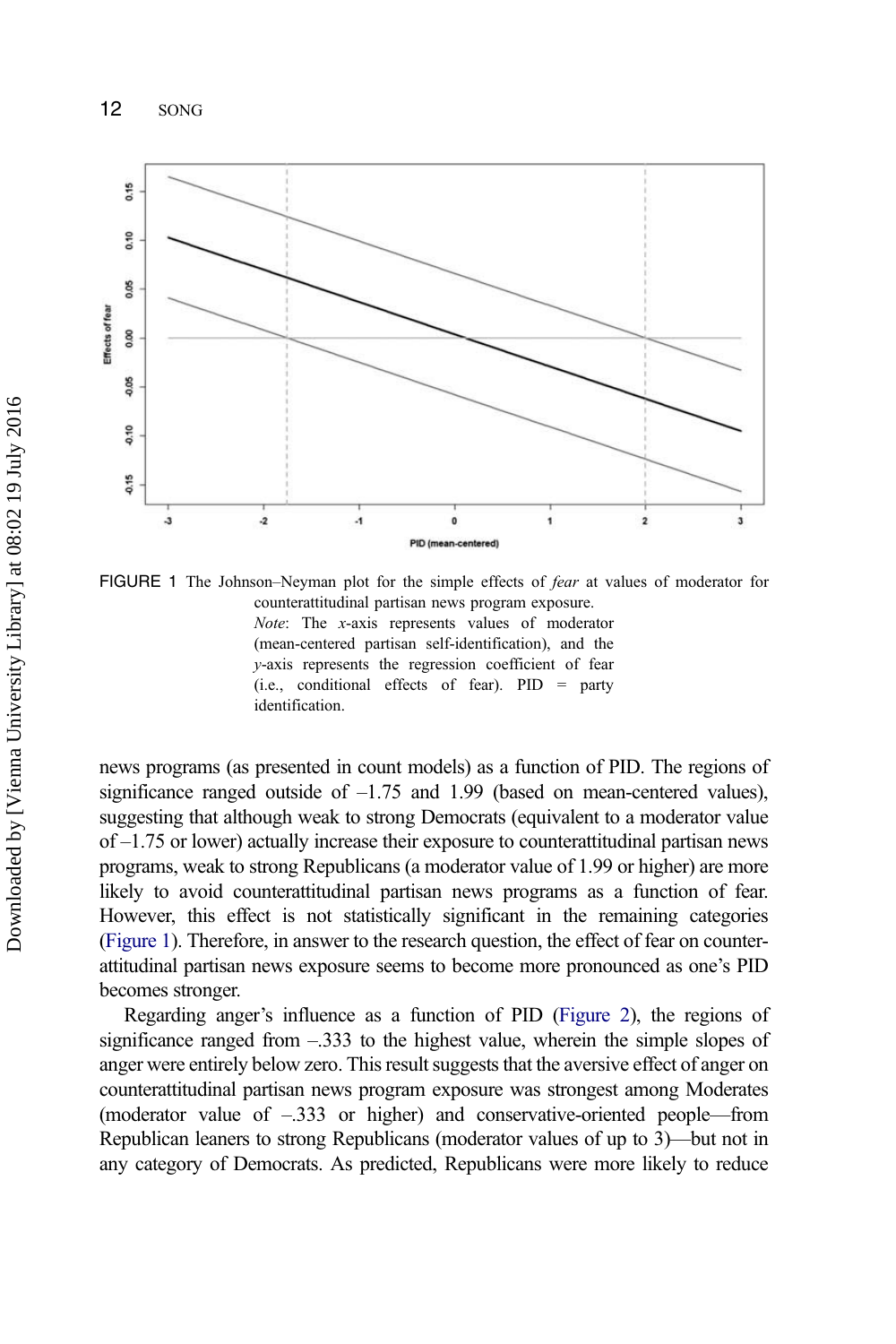<span id="page-13-0"></span>

FIGURE 2 The Johnson–Neyman plot for the simple effects of *anger* at values of moderator for counterattitudinal partisan news program exposure. Note: The x-axis represents values of moderator (mean-centered partisan self-identification), and the y-axis represents the regression coefficient of anger (i.e., conditional effects of anger). PID = party identification.

exposure to counterattitudinal programs as their anger level increased, yet there is no evidence that Democrats also turned away from counterattitudinal partisan news media as their anger level increased. Thus, H6 and H7 are both strongly supported.

#### Effects of Enthusiasm on Selective Approach and Selective Avoidance

The next set of hypotheses posited that as a person's enthusiasm increases, the more likely an increase in both proattitudinal (H4) and counterattitudinal (H5) partisan news program exposure. In particular, the effect of enthusiasm on exposure to counterattitudinal partisan news programs was predicted to be more pronounced among Democrats than among Republicans (H8). The results of these analyses are presented in the last two columns of Panel A and Panel B.

The results confirm the initial proposition set out in H4. The conditional main effect of enthusiasm on exposure to proattitudinal partisan news programs (the third count column of Panel A:  $b = .050$ ,  $SE = .024$ ,  $p < .05$ ) was statistically significant. Yet the magnitude of this effect was rather nuanced. Its predicted interaction effect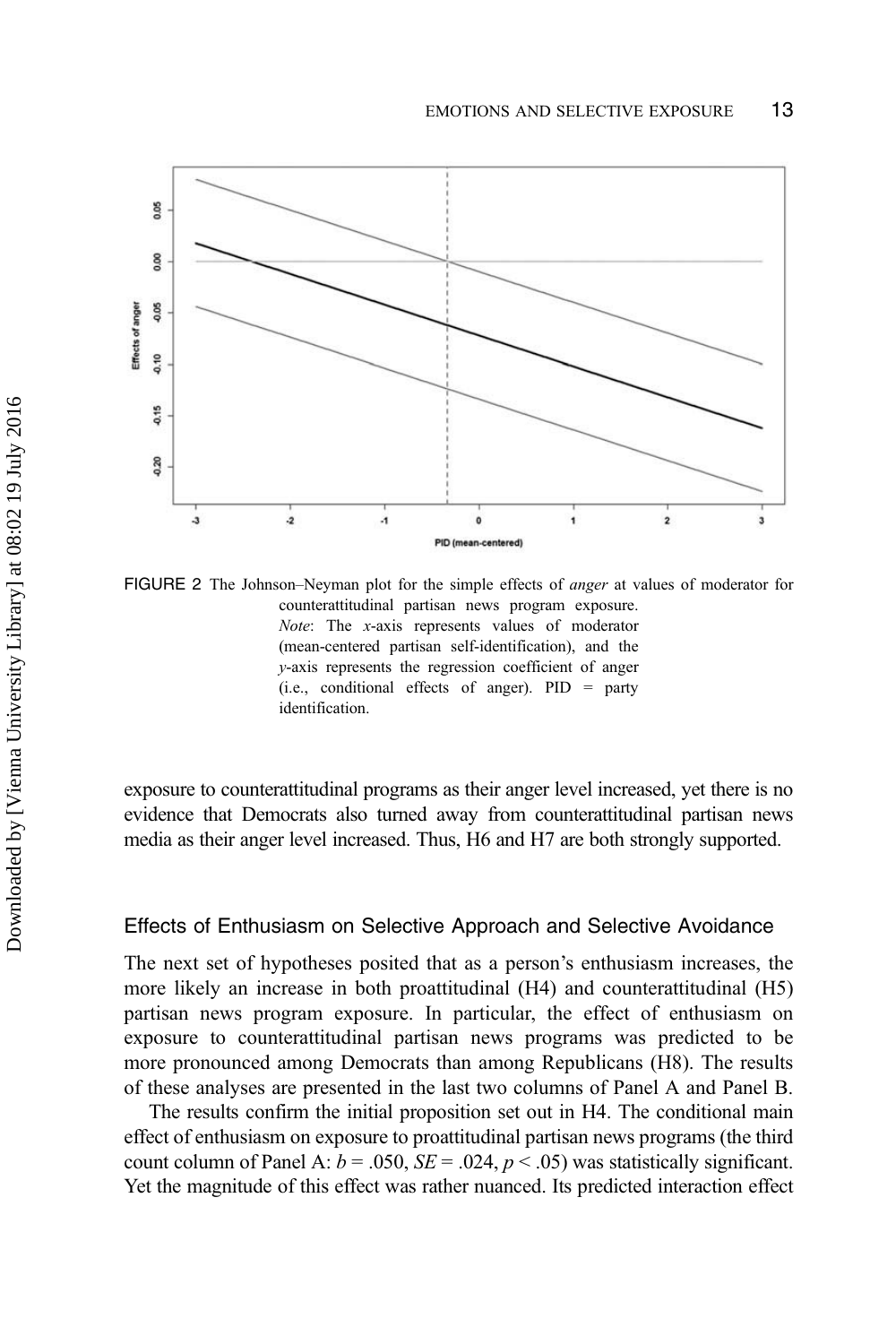with PID ( $b = .018$ ,  $SE = .010$ ,  $p < .10$ ) was not statistically significant (although trending to the expected direction), suggesting that the effect of enthusiasm on proattitudinal exposure is not likely to differ strongly across partisans.

Per counterattitudinal partisan news exposure (see Panel B of [Table 2\)](#page-10-0), there was a small and insignificant trend in the expected direction for the conditional main effect of enthusiasm (the count model in [Table 2](#page-10-0):  $b = .030$ ,  $SE = .036$ , *ns*). Therefore, the result failed to provide evidence for H5. However, the interaction effect with PID ( $b = -0.031$ ,  $SE = .015$ ,  $p < .05$ ) was statistically significant, such that the effect of enthusiasm on exposure to counterattitudinal partisan news programs attenuated as PID moved toward "strong" Republican, confirming H8. A subsequent J-N analysis revealed that the regions of significance on the moderator were  $-1.032$  or lower, suggesting that Democrats increased in counterattitudinal exposure as a function of enthusiasm, whereas Moderates and Republicans were not affected by enthusiasm.<sup>6</sup> This empirical pattern is consistent with broaden-and-build theory (Fredrickson, [2001](#page-19-0)) and with recent evidence pertaining to associations between psychological traits and ideological orientations (Jost & Amodio, [2012](#page-20-0); Shook & Fazio, [2009;](#page-21-0) also see Garrett & Stroud, [2014](#page-19-0)). It is worth noting here that AIT generally predicts that enthusiasm reinforces existing behaviors by promoting a reliance on heuristics, which appears to contradict the empirical patterns reported here. However, this diverging pattern regarding the impact of enthusiasm on proattitudinal and counterattitudinal partisan news exposure should be considered as additional evidence for the separability of selective approach and selective avoidance (Garrett & Stroud, [2014;](#page-19-0) Jang, [2014](#page-20-0)). That is, enthusiasm promotes exposure to proattitudinal partisan news by activating the dispositional system and reinforcing existing behavioral tendencies (which is also confirmed here). Furthermore, this enthusiasm also appears to be capable of promoting exposure to counterattitudinal information. However, this latter effect does not appear to be universal; instead, it appears to be conditioned upon individual differences related to general approach–avoidance tendencies (Garrett & Stroud, [2014](#page-19-0); Jost & Amodio, [2012;](#page-20-0) Jost et al., [2009](#page-20-0)).

Contrary to the result of the count component, the inflation component of the model predicting proattitudinal exposure (the last column in Panel A of [Table 2](#page-10-0)) suggests that enthusiasm does not inhibit exposure to proattitudinal partisan news programs  $(b = -.121, SE = .080, ns)$ , as the nonsignificant enthusiasm and its interaction term demonstrate. Similarly, the zero-inflated component predicting counterattitudinal exposure was not significant (the last column in Panel B of [Table 2](#page-10-0):  $b = .017$ ,  $SE = .219$ , *ns*), which suggests that enthusiasm does not promote reliance on partisan heuristics, and therefore avoidance of counterattitudinal exposure. Nor was there evidence that this effect is contingent on partisan difference, as the nonsignificant interaction term between enthusiasm and PID in the inflation column indicates  $(b = .081, SE = .057, ns)$ . In sum, the data demonstrate that selective approach to proattitudinal information and selective avoidance of counterattitudinal information are theoretically and empirically distinct phenomena.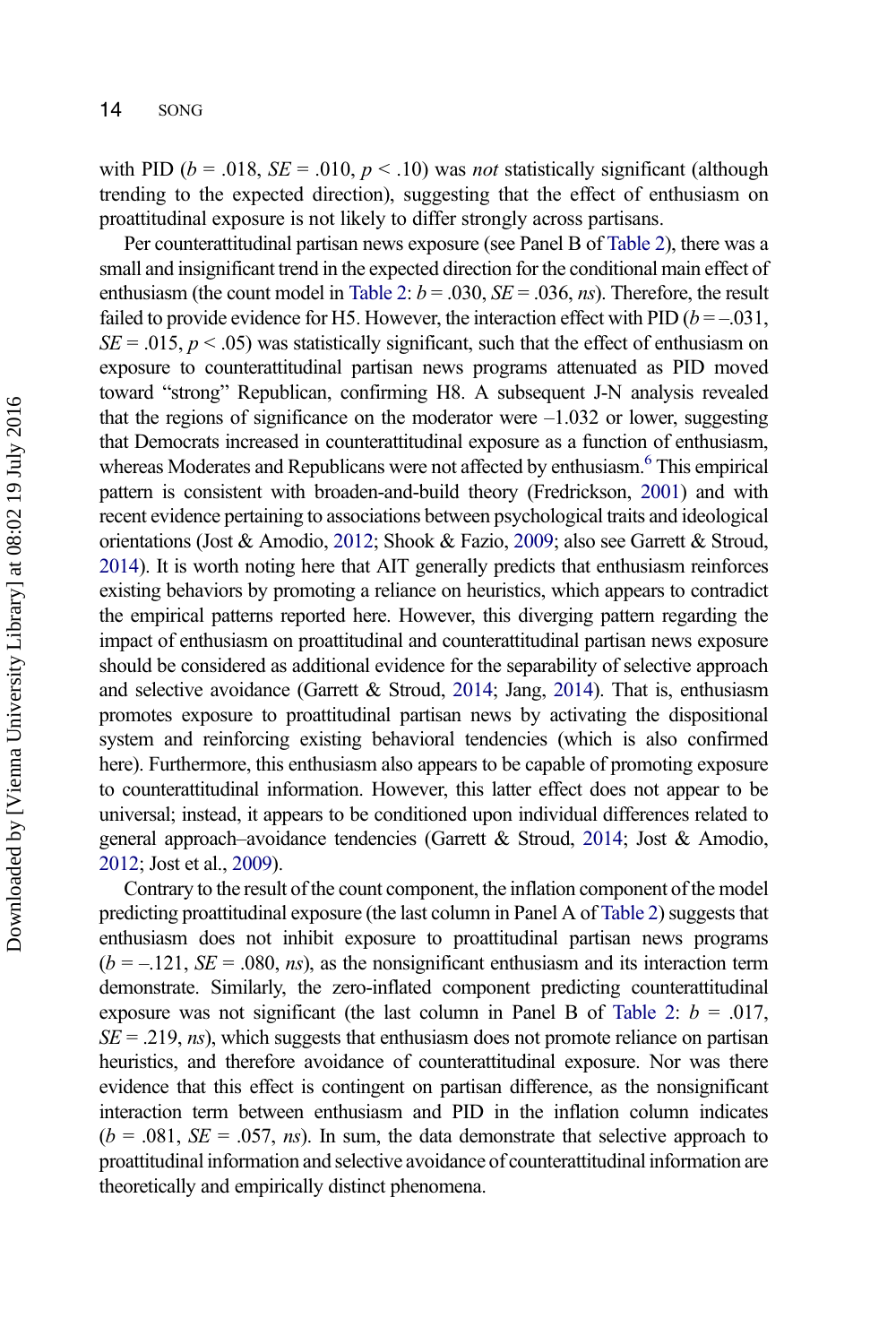### **DISCUSSION**

Building on recent scholarship, which argues that selective approach and selective avoidance are theoretically and empirically distinct phenomena (Garrett et al., [2013;](#page-19-0) Garrett & Stroud, [2014](#page-19-0); Jang, [2014;](#page-20-0) Knobloch-Westerwick & Kleinman, [2012\)](#page-20-0), this study explored the potential role of three discrete emotions relative to partisan selective approach and avoidance. In addition to providing additional support for the proposition that partisan selective approach and avoidance are better represented as a bivariate structure rather than a bipolar continuum, the current study demonstrates that discrete emotions can systematically predict partisan selective approach and selective avoidance in predictable ways. The results also suggest that psychological differences with regard to one's general approach–avoidance tendencies across partisans of both sides can further condition patterns of proattitudinal and counterattitudinal exposure.

Several methodological issues deserve careful attention. First and foremost, the correlational nature of the data raises the important question of causal directions of influence, because emotional reactions to presidential candidates are, at least in part, likely to be endogenous to news media exposure (although news exposure is not the only source of such emotions). Although definitive conclusions cannot be drawn solely based on the current study, experimental evidence to date suggests that discrete emotions can causally predict selective exposure patterns (MacKuen et al., [2010;](#page-20-0) Valentino et al., [2009](#page-21-0)). Most important, the discrete emotions in the present study were operationalized such that all emotions would not be conditioned on specific positive–negative evaluations of in- and out-party candidates (by averaging the items across all candidates). Assessing selective exposure via unobtrusive, direct observations in experimental settings would bolster our understanding of the causal directions of influence. Findings from such studies would not be without their own limitations, however, in terms of generalizability and external validity (see Clay, Barber, & Shook, [2013,](#page-19-0) for a review). The results of the present study therefore can be viewed as augmenting existing experimental evidence by replicating a similar pattern in a more realistic setting using representative samples. Nonetheless, potential endogeneity concerns are not easily resolved using a cross-sectional data set such as that used herein. Furthermore, it is important for future research to explore possible reciprocal dynamic processes over time (Slater, [2007\)](#page-21-0) to fully tease out causal directions of influence and a more nuanced role of emotions in such processes.

It is also worthwhile to question the reliability and validity of the self-reported measures, both for discrete emotions and media exposure. A person's emotions are likely to shift over a short time span, yet the emotion measures employed here reference past states ("How often would you say you've felt . . . ?"). Therefore, it is reasonable to

<sup>&</sup>lt;sup>6</sup> The J-N plot for the simple effects of enthusiasm was largely consistent with previous plots.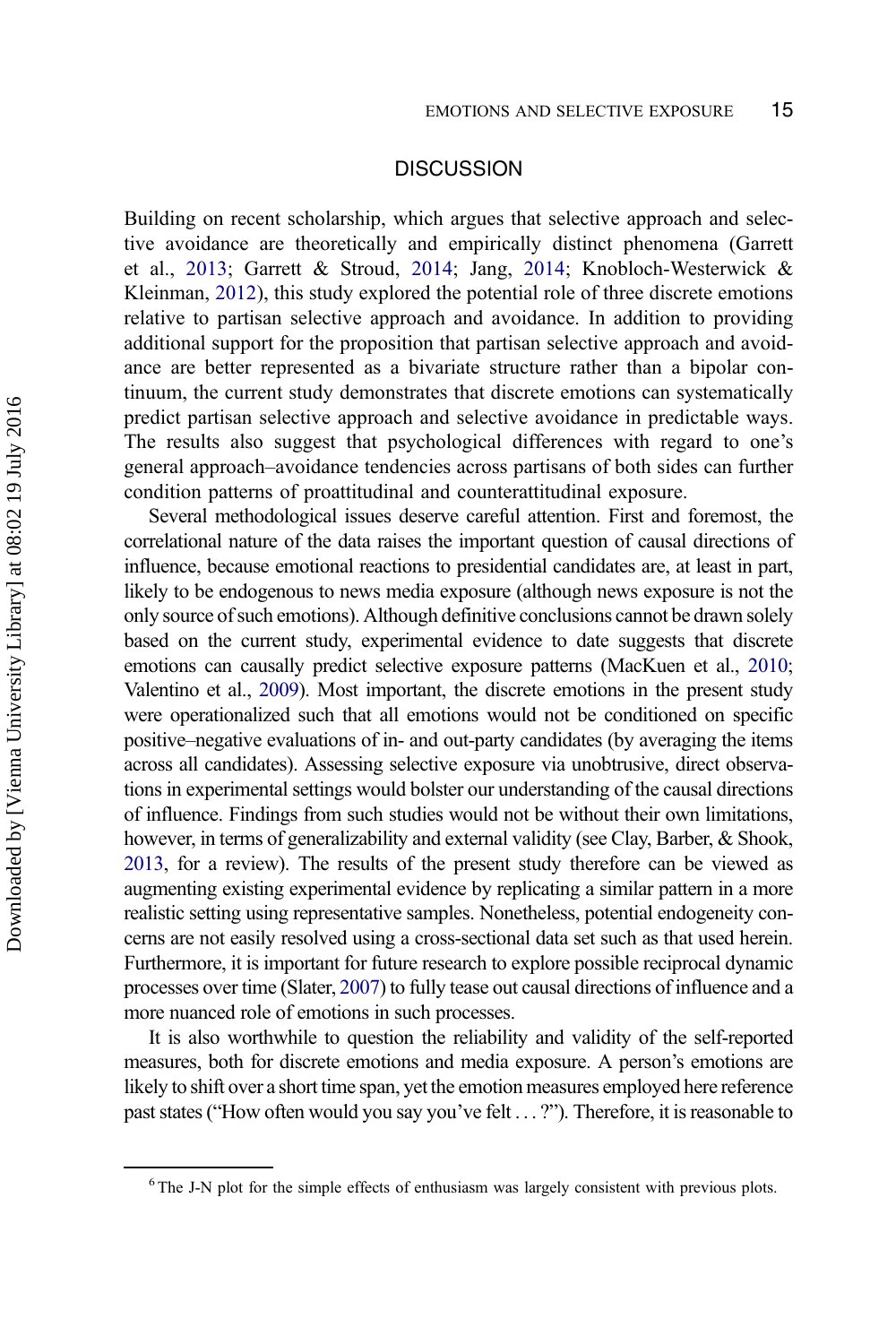question whether a person can reliably and accurately report an emotional state experienced in the past. However, research suggests that self-reported emotions can constitute a valid approximation of a person's emotional state, and this is even more likely to be the case when a person is asked about integral emotions that are centrally relevant to judgmental tasks (e.g., Robinson & Clore, [2002](#page-21-0)). Nevertheless, it is possible that more transient, incidental emotions also influence a person's behavior (Brader, [2005](#page-19-0); Schwarz & Clore, [1983\)](#page-21-0).

It is often argued that, in comparison with aggregated behavioral data, self-reported media exposure measures are plagued by overreporting bias (Prior, [2013](#page-21-0)). Nonetheless, studies suggest that despite its overreporting bias, self-reports of media exposure measures are reliably related with news consumption measures that rely on passive tracking data (Guess, [2015](#page-19-0); LaCour & Vavreck, [2014;](#page-20-0) Wonneberger et al., [2013\)](#page-21-0). Nor is there not convincing evidence to date demonstrating that survey responses differ radically from behavioral and experimental results (Garrett et al., [2013\)](#page-19-0) or that such data are plagued by systematic distortions in their depictions of exposure patterns. Nevertheless, future studies would benefit from a continued effort to improve media exposure measures (Guess, [2015\)](#page-19-0).

To date, the dominant stream of thought in the literature has been driven by what can be called a "consistency-based" principle (Holbert, Weeks, & Esralew, [2013;](#page-19-0) Pavitt, [2010\)](#page-20-0)—that is, people use media primarily as a mean of reinforcing their existing beliefs and values. The logical consequence here is the pessimistic view that people do not waver from a practice of selectively avoiding counterattitudinal news programs (e.g., Bennett & Iyengar, [2008\)](#page-19-0). With the recent proliferation of partisan media that fosters easy self-selection and avoidance (Iyengar & Hahn, [2009](#page-20-0); Stroud, [2008](#page-21-0)), scholars have repeatedly expressed concerns about the potential of partisan selective exposure undermining the democratic ideal of a well-informed citizenry.

Extant research suggests that there are, indeed, general preferences toward politically motivated selectivity (Donsbach, [1991](#page-19-0); Garrett et al., [2013;](#page-19-0) Sears & Freedman, [1967\)](#page-21-0). However, the results of the present study—along with results reported in recent research (Garrett et al., [2013;](#page-19-0) Jang, [2014\)](#page-20-0)—suggest that selective approach is not the same as selective avoidance. More specifically, prior research suggests that people may selectively turn to, or at least not entirely shun, media outlets that run counter to their prior beliefs and values based on information utilities (Garrett et al., [2013;](#page-19-0) Valentino et al., [2009](#page-21-0)) or accuracy motivations (Hart et al., [2009\)](#page-19-0). In line with such perspectives, the results of this present study offer another set of important predictors of counterattitudinal news exposure: fear and enthusiasm. These findings are largely consistent with the claim that specific emotional states may further activate a person's desire to accurately perceive and evaluate relevant information, irrespective of its congeniality with an existing attitude. In sum, established theoretical perspectives and recent empirical evidence—including the evidence reported herein—suggest that people's desire for "understanding" (Holbert et al., [2013;](#page-19-0) also see Holbert et al., [2010](#page-19-0)) is also an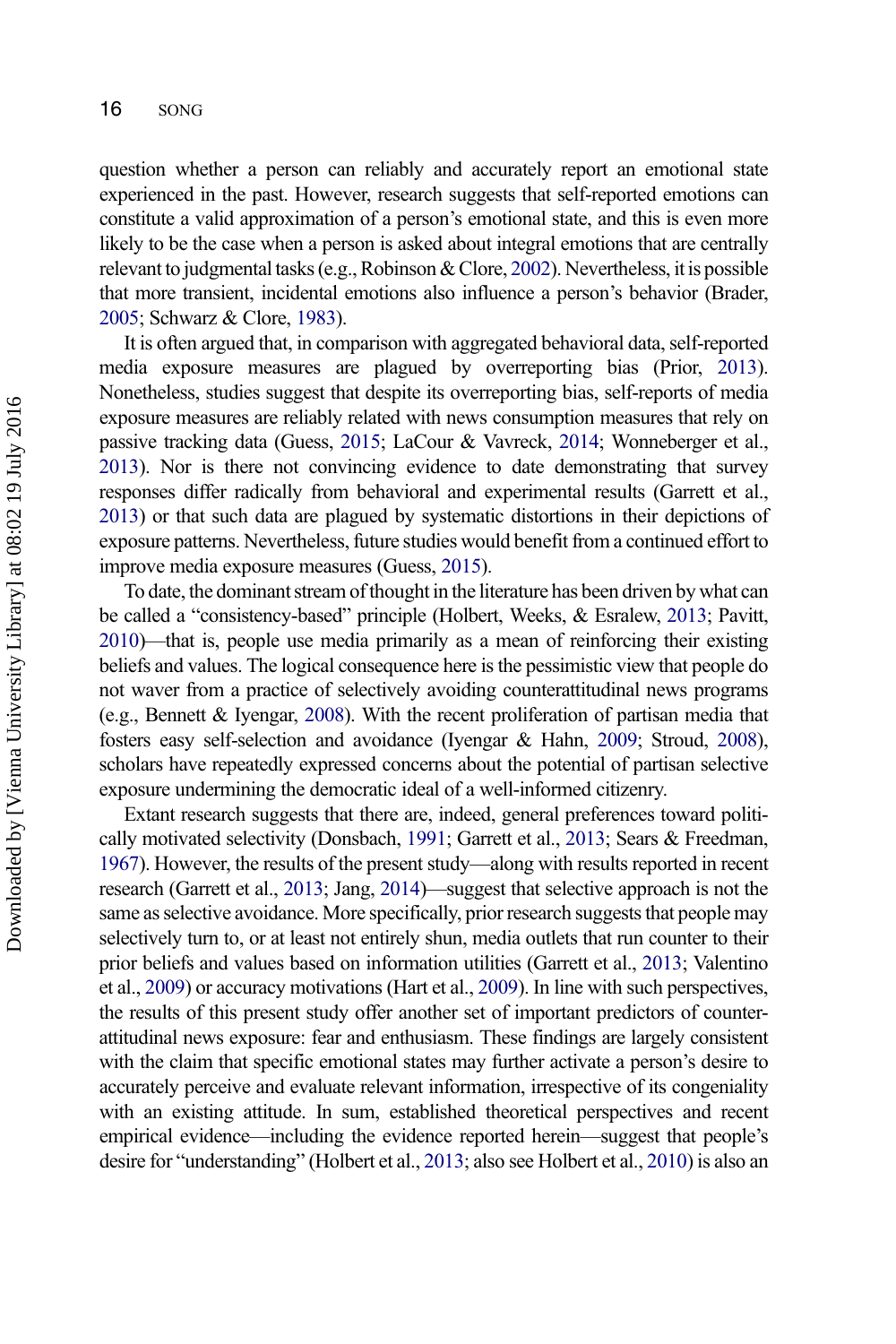important foundation of selective exposure phenomena vis-à-vis consistency-based explanations.

In consideration of this study's findings, the nonsignificant effect for the three emotion variables along with their insignificant interactions in the zero-inflated columns begs a further explanation. First, the null effects of emotions on an absence of proattitudinal news exposure (as estimated in the zero-inflated columns) are indeed quite intuitive; because the three emotions increase proattitudinal news exposure, the same predictor variables cannot simultaneously increase news exposure and the absence of news exposure. Second, given that the inflation components estimate the probability of an absence of exposure, if observed, any positive and significant effect of predictor variables on the inflation components in counterattitudinal exposure would imply that such predictor variables are responsible for selective avoidance. However, the results here suggest that this is not the case. There was no evidence that the three discrete emotions cause people to selectively avoid counterattitudinal news, nor does there exist a systematic partisan difference thereof as a function of those emotions. This may be seen as additional (albeit indirect) evidence that selective approach and selective avoidance are theoretically and empirically distinctive phenomena (Garrett & Stroud, [2014](#page-19-0); Jang, [2014](#page-20-0)).

The consistent and robust empirical patterns of partisan differences across the results highlight another important theoretical mechanism. That is, partisans on either end of the political spectrum may substantially and systematically differ in terms of how they approach and avoid partisan-laden information (e.g., Jost et al., [2009](#page-20-0); Shook & Fazio, [2009\)](#page-21-0). Consistent with prior evidence in different contexts(Garrett & Stroud, [2014;](#page-19-0) Peifer & Holbert, [2015;](#page-20-0) Weeks, [2015\)](#page-21-0), the present study highlights that, under certain conditions, Republicans avoid potentially aversive information in response to negative affective states. Democrats, in contrast, are characterized as more approach oriented in their counterattitudinal partisan news exposure and were positively affected by enthusiasm. In addition, Democrats are typically not adversely affected by anger in terms of predicting counterattitudinal news exposure. Prior studies using the motivated social cognition approach suggest that an individual's sensitivity to threat and anxiety, which predicts conservative ideology, is highly predictive of one's closed-mindedness and need for cognitive closure (Jost & Amodio, [2012](#page-20-0); Jost et al., [2009\)](#page-20-0). The aforementioned evidence appears to be consistent with the result reported herein: Republicans are more likely to reduce their counterattitudinal exposure than Democrats as a function of negative emotions.

From the perspective of deliberative democratic theories, this may be seen as both reassuring and troubling. Democratic theorists have long contended that more balanced exposure is vital for a healthy functioning democracy, yet studies often show that news programs from cable and online news sources—all of which are important sources for becoming more informed about politics—exhibit a relatively strong ideological bias (e.g., Groseclose & Milyo, [2005](#page-19-0); Holtzman, Schott, Jones,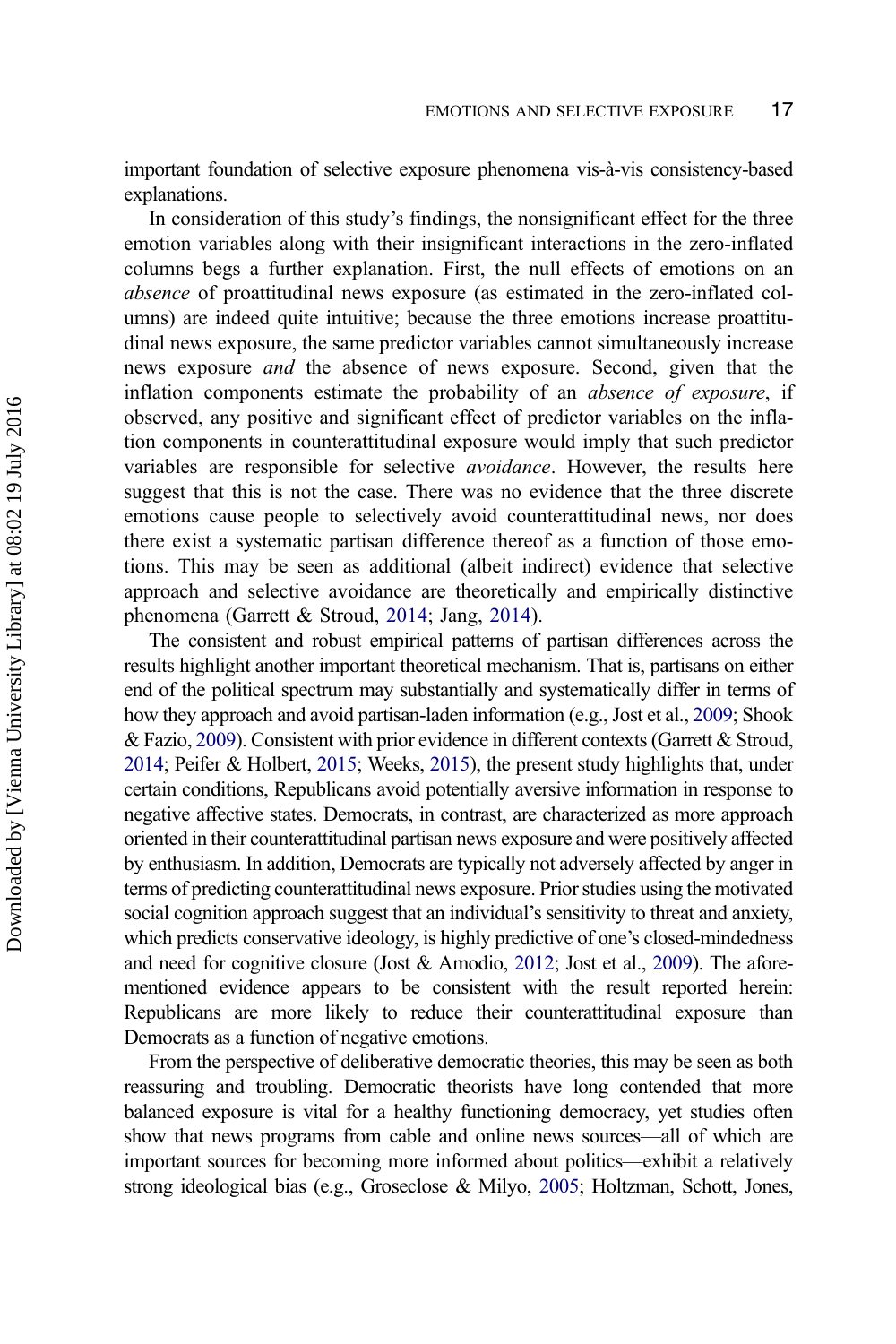Balota, & Yarkoni, [2011](#page-20-0)). Although the contemporary media landscape affords partisans on both sides of the ideological spectrum abundant partisan news programming options, the results of this study suggest that there is little evidence that people turn themselves away completely from counter-attitudinal news. Given that people also regularly consume more nonpartisan, centrist news programs (Pew Research Center, [2014\)](#page-20-0), the worry that political news exposure can create ideological "echo chambers" appears to be less warranted than is often assumed. In contrast, a relatively stable and discernible partisan difference, especially regarding the avoidance-oriented behaviors of Republicans, may be an indication that not all people are equally exposed to opposing viewpoints in their day-to-day media diet. Moving beyond simple exposure, such partisan differences are also likely to affect the way people selectively attend to, process, and retrieve relevant information. Indeed, researchers have suspected that compared to liberals, conservatives are more likely to hold factually inaccurate beliefs (Nyhan  $\&$  Reifler, [2010](#page-20-0)) and to engage in biased reasoning (Kahan, [2013](#page-20-0)) partly because of their avoidance-oriented behaviors toward aversive political information. Addressing the full range of ramifications of such "processing" strategies for the quality of democracy certainly requires further research.

Although many questions remain, the results of this study suggest that different emotions may systematically shape selective approach and avoidance patterns, and that partisans on both sides substantially differ from each other with respect to how they react to such emotions. To date, scholarship has generally not paid close attention to such double-asymmetrical patterns. As a result, empirical regularities have often been regarded as inconsistent or ambiguous. Addressing such double-asymmetries of approach–avoidance tendencies in selective exposure patterns is an important theoretical refinement, clarifying the potential boundary conditions within which partisan selective exposure and avoidance patterns may operate.

#### ACKNOWLEDGMENTS

The author thanks R. Lance Holbert, R. Kelly Garrett, Hajo G. Boomgaarden, Jason T. Peifer, and Dominic Nyhuis for their valuable feedback and suggestions to improve the manuscript at various stages of development.

#### FUNDING

This research was partly supported by the Graduate Center of the Faculty of Social Sciences, University of Vienna. Any opinions, findings, and conclusions or recommendations expressed in this material are those of the author and do not necessarily reflect the views of the University of Vienna.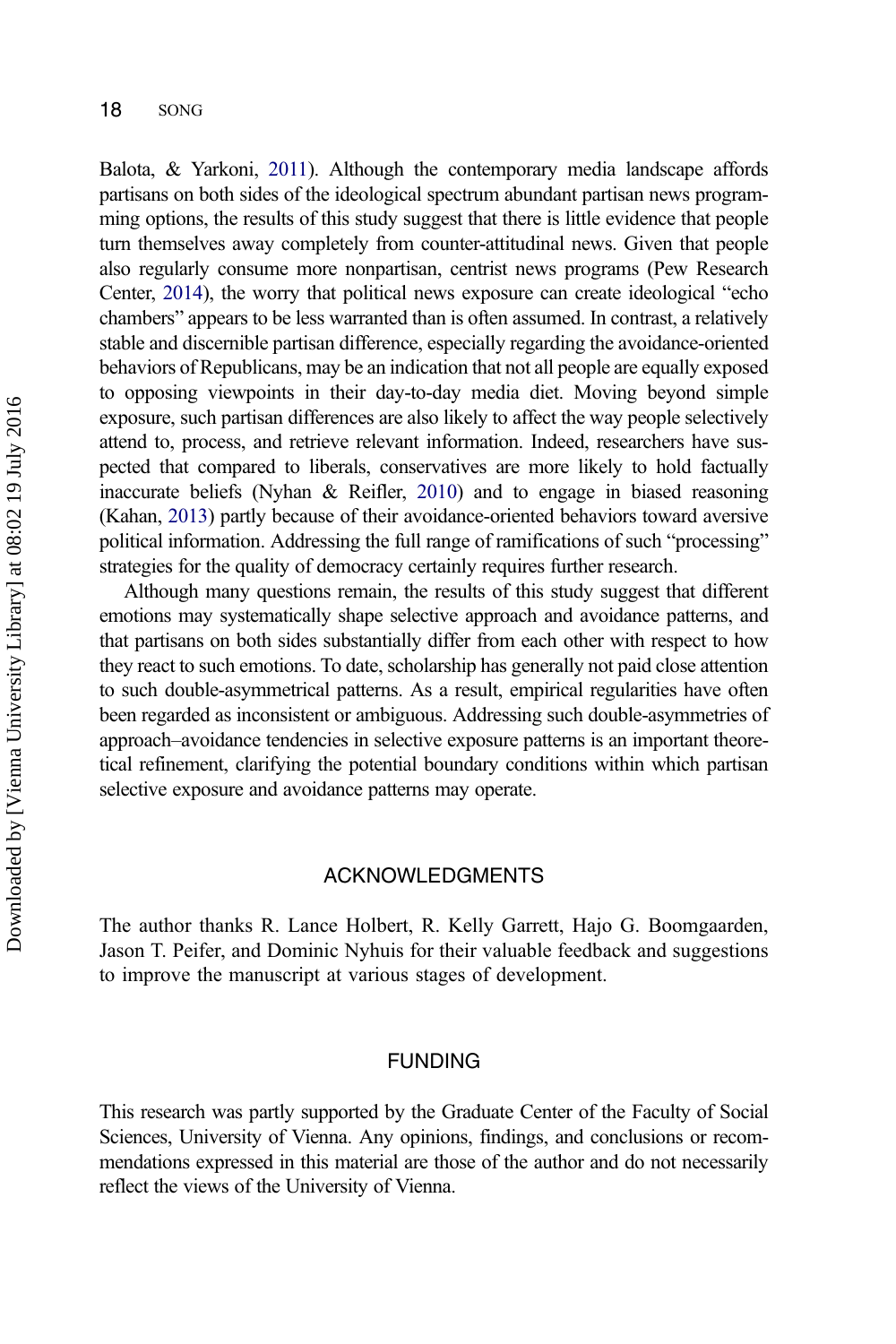#### **REFERENCES**

- <span id="page-19-0"></span>Arpan, L. M., & Nabi, R. L. (2011). Exploring anger in the hostile media process: Effects on news preferences and source evaluation. Journalism and Mass Communication Quarterly, 88(1), 5–22.
- Bennett, W. L., & Iyengar, S. (2008). A new era of minimal effects? The changing foundations of political communication. Journal of Communication, 58, 707–731.
- Brader, T. (2005). Striking a responsive chord: How political ads motivate and persuade voters by appealing to emotions. American Journal of Political Science, 49(2), 388–405.
- Chaiken, S., Liberman, A., & Eagly, A. H. (1989). Heuristic and systematic processing within and beyond the persuasion context. In J. S. Uleman & J. A. Bargh (Eds.), Unintended thought (pp. 212–252). New York, NY: Guilford.
- Clay, R., Barber, J. M., & Shook, N. J. (2013). Techniques for measuring selective exposure: A critical review. Communication Methods and Measures, 7, 221–245.
- Dilliplane, S., Goldman, S. K., & Mutz, D. C. (2013). Televised exposure to politics: New measures for a fragmented media environment. American Journal of Political Science, 57, 236–248.
- Donsbach, W. (1991). Exposure to political content in newspapers: The impact of cognitive dissonance on readers' selectivity. European Journal of Communication, 6(2), 155–186.
- Feldman, L., Stroud, N. J., Bimber, B., & Wojcieszak, M. (2013). Assessing selective exposure in experiments: The implications of different methodological choices. Communication Methods and Measures, 7(3–4), 172–194.
- Festinger, L. (1957). A theory of cognitive dissonance. Stanford, CA: Stanford University Press.
- Fredrickson, B. L. (2001). The role of positive emotions in positive psychology: The broaden-andbuild theory of positive emotions. American Psychologist, 56(3), 218–226.
- Fredrickson, B. L., & Branigan, C. (2005). Positive emotions broaden the scope of attention and thought-action repertoires. Cognition & Emotion, 19(3), 313–332.
- Frey, D. (1986). Recent research on selective exposure to information. In L. Berkowitz (Eds.), Advances in experimental social psychology (Vol. 19, pp. 41–80). New York, NY: Academic Press.
- Garrett, R. K., Carnahan, D., & Lynch, E. K. (2013). A turn toward avoidance? Selective exposure to online political information, 2004-2008. Political Behavior, 35(1), 113–134.
- Garrett, R. K., & Stroud, N. J. (2014). Partisan paths to exposure diversity: Differences in pro-and counterattitudinal news consumption. Journal of Communication, 64(4), 680–701.
- Gentzkow, T., & Shapiro, J. M. (2011). Ideological segregation online and offline. Quarterly Journal of Economics, 126(4), 1799–1839.
- Groseclose, T., & Milyo, J. (2005). A measure of media bias. The Quarterly Journal of Economics, 120(4), 1191–1237.
- Guess, A. M. (2015). Measure for measure: An experimental test of online political media exposure. Political Analysis, 23(1), 59–75.
- Hart, W., Albarracin, D., Eagly, A. H., Breachan, I., Lindberg, H. J., & Merrill, L. (2009). Feeling validated versus being correct: A meta-analysis of selective exposure to information. Psychological Bulletin, 135(4), 555–588.
- Hilbe, J. M. (2011). Negative binomial regression (2nd ed.). Cambridge, UK: Cambridge University Press.
- Holbert, R. L., Garrett, R. K., & Gleason, L. S. (2010). A new era of minimal effects? A response to Bennett and Iyengar. Journal of Communication, 60, 15–34.
- Holbert, R. L., Weeks, B. E., & Esralew, S. (2013). Approaching the 2012 U.S. Presidential Election From a Diversity of Explanatory Principles: Understanding, Consistency, and Hedonism. American Behavioral Scientist, 57(12), 1663–1687.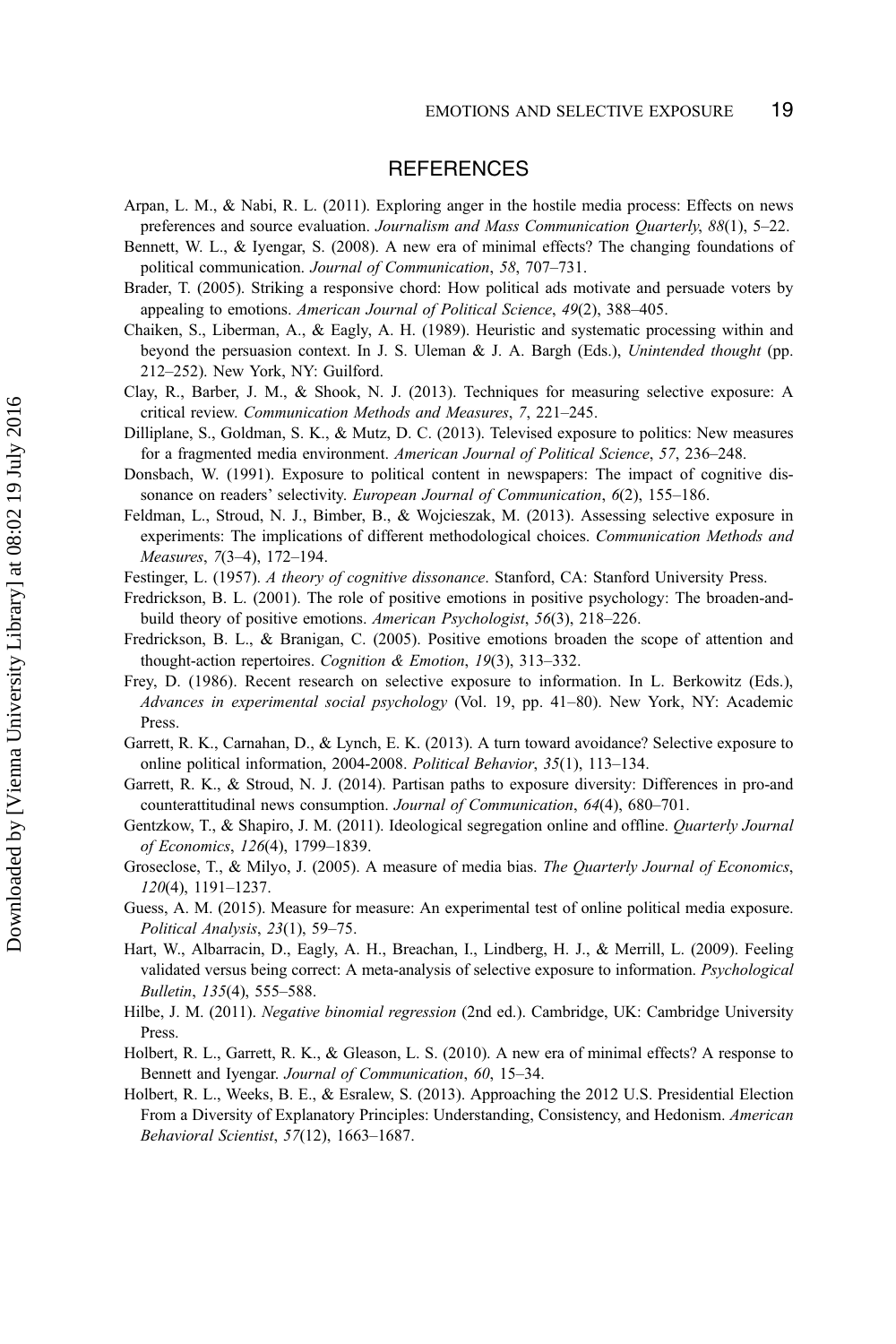- <span id="page-20-0"></span>Holtzman, N. S., Schott, J. P., Jones, M. N., Balota, D. A., & Yarkoni, T. (2011). Exploring media bias with semantic analysis tools: Validation of the contrast analysis of semantic similarity (CASS). Behavior Research Methods, 43(1), 193–200.
- Iyengar, S., & Hahn, K. S. (2009). Red media, blue media: Evidence of ideological selectivity in media use. Journal of Communication, 59, 19–39.
- Jang, S. M. (2014). Challenges to selective exposure: Selective seeking and avoidance in a multitasking media environment. Mass Communication and Society, 17(5), 665–688.
- Jost, J. T., & Amodio, D. M. (2012). Political ideology as motivated social cognition: Behavioral and neuroscientific evidence. Motivation and Emotion, 36, 55–64.
- Jost, J. T., Federico, C. M., & Napier, J. L. (2009). Political ideology: Its structure, functions, and elective affinities. Annual Review of Psychology, 60, 307–333.
- Kahan, D. M. (2013). Ideology, motivated reasoning, and cognitive reflection. Judgement and Decision Making, 8(4), 407–424.
- Knobloch-Westerwick, S., & Kleinman, S. B. (2012). Preelection selective exposure: Confirmation bias versus informational utility. Communication Research, 39(2), 170-193.
- LaCour, M. J., & Vavreck, L. (2014). Improving media measurement: Evidence from the field. Political Communication, 31(3), 408–420.
- Lazarus, R. S. (1991). Emotion and adaptation. Oxford, UK: Oxford University Press.
- Lerner, J. S., Goldberg, J. H., & Tetlock, P. E. (1998). Sober second thought: The effects of accountability, anger, and authoritarianism on attributions of responsibility. Personality and Social Psychological Bulletin, 24, 563–574.
- MacKuen, M., Wolak, J., Keele, L., & Marcus, G. E. (2010). Civic engagements: Resolute partisanship or reflective deliberation. American Journal of Political Science, 54(2), 440–458.
- Marcus, G. E. (2000). Emotion in politics. Annual Review of Political Science, 3, 221–250.
- Marcus, G. E., & MacKuen, M. (1993). Anxiety, enthusiasm, and the vote: The emotional underpinnings of learning and involvement during presidential campaigns. The American Political Science Review, 87(3), 672–685.
- Marcus, G. E., MacKuen, M., & Neuman, W. R. (2011). Parsimony and complexity: Developing and testing theories of affective intelligence. Political Psychology, 32(2), 323–336.
- Marcus, G. E., Neuman, W. R., & Mackuen, M. (2000). Affective intelligence and political judgment. Chicago, IL: The University of Chicago Press.
- Mondak, J. J. (2010). Personality and the foundations of political behavior. Cambridge, MA: Cambridge University Press.
- Nabi, R. L. (2003). The framing effects of emotion: Can discrete emotions influence information recall and policy preference? Communication Research, 30, 224–247.
- Nyhan, B., & Reifler, J. (2010). When corrections fail: The persistence of political misperceptions. Political Behavior, 32(2), 303–330.
- Pavitt, C. (2010). Alternative approaches to theorizing in communication science. In C. R. Berger, M. E. Roloff., & D. Roskos-Ewoldsen (Eds.), Handbook of communication science (pp. 37–54). Thousand Oaks, CA: Sage.
- Peifer, J. T., & Holbert, R. L. (2015). Appreciation of pro-attitudinal versus counter-attitudinal political humor: A cognitive consistency approach to the study of political entertainment. Communication Quarterly, 65(5), 1–20.
- Pew Research Center. (2014, October). Political polarization and media habits: From Fox news to Facebook, how liberals and conservatives keep up with politics. Retrieved from [http://www.](http://www.journalism.org/2014/10/21/political-polarization-media-habits) [journalism.org/2014/10/21/political-polarization-media-habits](http://www.journalism.org/2014/10/21/political-polarization-media-habits)
- Preacher, K. J., Curran, P. J., & Bauer, D. J. (2006). Computational tools for probing interaction effects in multiple linear regression, multilevel modeling, and latent curve analysis. Journal of Educational and Behavioral Statistics, 31, 437–448.